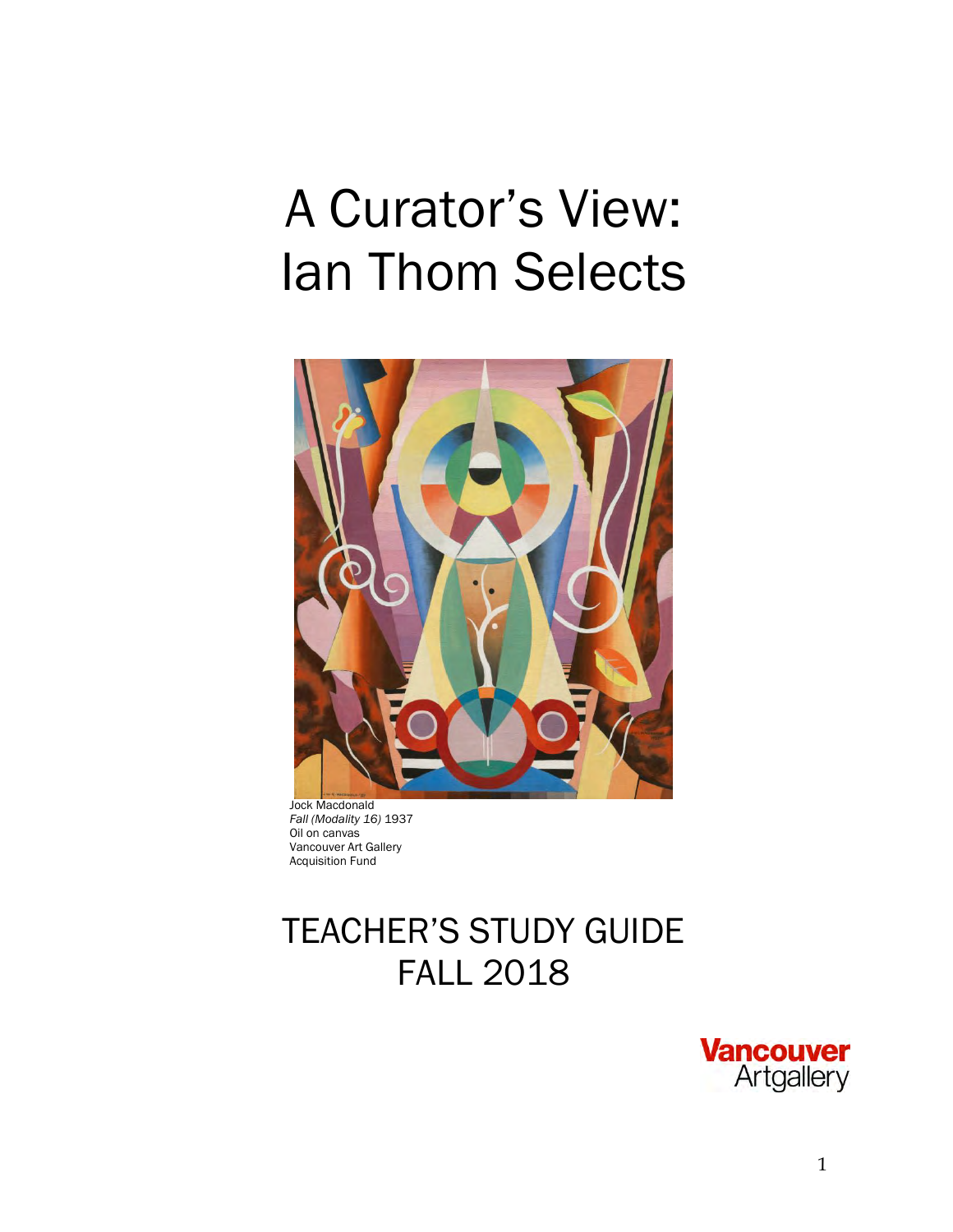### Contents

|           | Pre- and Post-Visit Activities |  |
|-----------|--------------------------------|--|
| $1 \quad$ |                                |  |
|           |                                |  |
|           |                                |  |
| 2.        |                                |  |
| З.        |                                |  |
| 4.        |                                |  |
| 5.        |                                |  |
|           |                                |  |
|           |                                |  |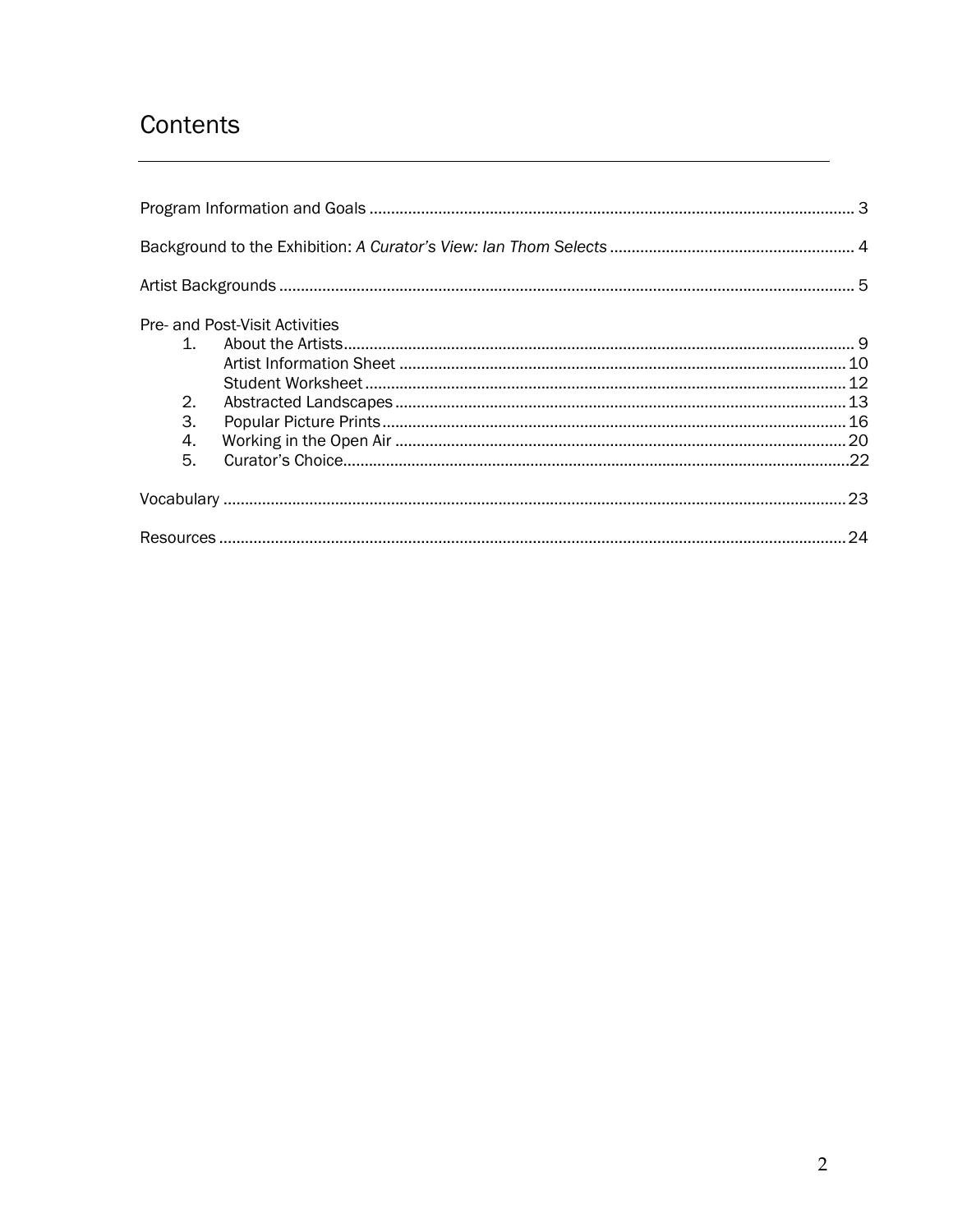# Vancouver Art Gallery Teacher's Guide for School Programs

The exhibition *A Curator's View: Ian Thom Selects* unites approximately ninety historical and contemporary works selected by Ian Thom, former Senior Curator–Historical, from the permanent collection of the Vancouver Art Gallery. The exhibition presents his deliberately personal take on what is important in the Gallery's holdings and features works in a variety of media including installation, painting, photography, sculpture and prints.

This guide will assist you in preparing for your class tour of the exhibition *A Curator's View: Ian Thom Selects.* It also provides follow-up activities to facilitate discussion after your visit to the Gallery. Engaging in the suggested activities before and after your visit will reinforce ideas generated by the tour and build continuity between the Gallery experience and your ongoing work in the classroom. Most activities require few materials and can be adapted easily to the age, grade level and needs of your students. Underlined words in this guide are defined in the Vocabulary section.

The tour of *A Curator's View: Ian Thom Selects* has three main goals:

- to consider the role of a curator in the exhibition process and gallery setting,
- to consider diverse artistic traditions and disciplines,
- to explore individual artworks in terms of ideas, materials, techniques and inspiration.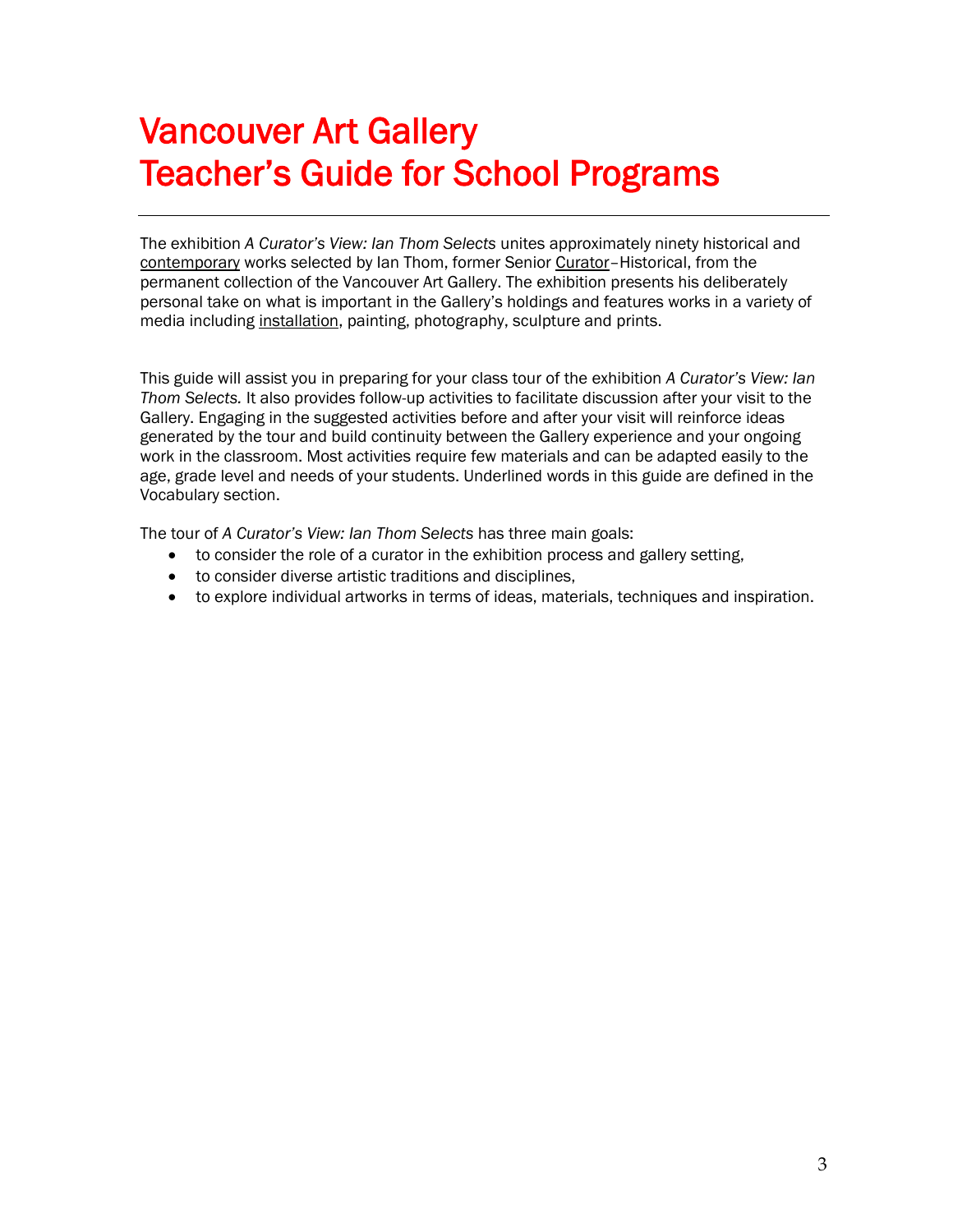### THE EXHIBITION: *A Curator's View: Ian Thom Selects*

The exhibition *A Curator's View: Ian Thom Selects* unites historical and contemporary works as selected by Ian M. Thom, former Senior Curator–Historical, from the permanent collection of the Vancouver Art Gallery.

Over his thirty-year tenure at the Gallery as Senior Curator, Thom has curated more than eighty exhibitions and stewarded hundreds of acquisitions. Thom's journey at the Gallery began when he held the positions of Cataloguer and Registrar between 1976 and 1978—during which time he was the first to catalogue the Emily Carr works in the gallery's collection. Not only has Thom contributed greatly to research on the life and work of Carr, he also has published more than forty essays on other eminent Canadian artists and has written thirteen published books. In 2008, Thom was appointed to the Order of Canada, and in 2012 he received the Queen's Diamond Jubilee Medal.

Deliberately personal, this exhibition focuses on Thom's selection of highlights from the more than 12,000 works in the Gallery's collection, offering an individual take on what is important in the Gallery's holdings and why. This exhibition openly examines both the personal meaning and the larger institutional importance of the works on view and will provide insight into a curator's thought process in bringing works into the Gallery's collection. *A Curator's View* includes an impressive range of works by local, national and international artists in a wide variety of media including installation, painting, photography, sculpture and works on paper, and highlights the breadth and depth of the Gallery's collection. Artists featured in the exhibition include Emily Carr, Robert Davidson, Gathie Falk, Andy Warhol and members of the Group of Seven, among others.

Organized by the Vancouver Art Gallery and curated by Ian M. Thom, former Senior Curator–Historical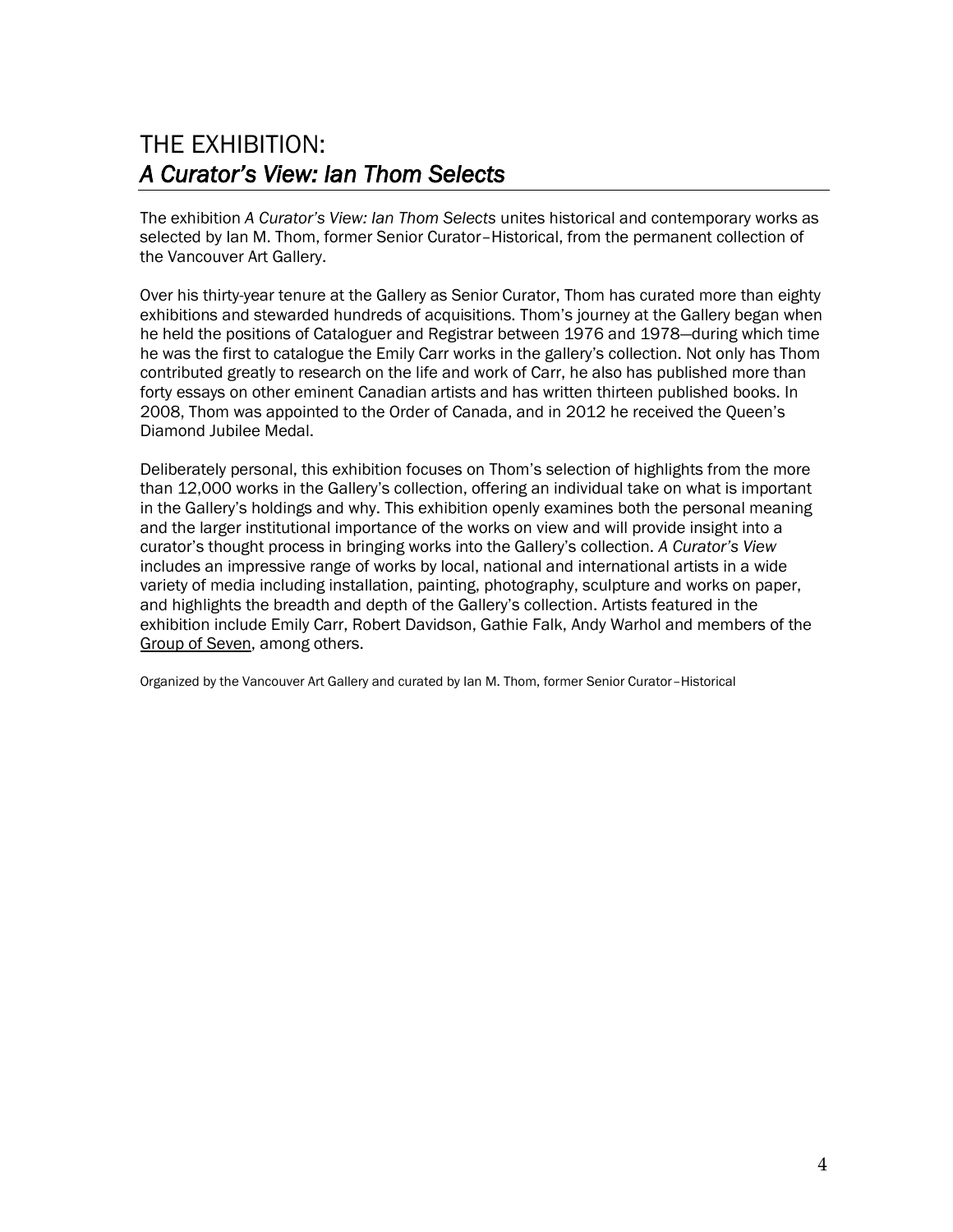### ARTIST BACKGROUNDS

The following background information highlights some of the artists whose work may be explored in the school tour.

#### B.C. Binning (1909–1976)

B.C. Binning was born in Alberta and lived in Vancouver for most of his life. As a boy he spent much of his time visiting his grandfather's architectural offices, and when he moved to the West Coast he was on the water much of the time, boating and fishing. Both pastimes influenced him as an artist. He had planned to become an architect, but during an extended illness he began to draw and turned his attention to the study of art instead. After attending the Vancouver School of Art, he travelled with his wife to England and the USA to pursue his studies in art. In 1955 he became head of the Department of Fine Arts at the University of British Columbia and curator of its gallery, a position he held for many years.

Binning's subject matter was clearly influenced by his passions. Over the years, even as his work became increasingly abstract, he returned repeatedly to images of the sea and marine life. His lyrical compositions, informed by his love of architecture, always retained balance, harmony and order. He is represented by several paintings in the National Gallery of Canada in Ottawa. He lived in Vancouver until his death.

#### Emily Carr (1871–1945)

Born in 1871, Emily Carr is one of the most important British Columbia artists of her generation, best known for her work documenting the villages and totem poles of the Indigenous peoples of BC, and for her paintings of the forests of Vancouver Island.

Carr studied art in San Francisco, London and then France, where she was introduced to outdoor sketching along with new approaches to art making. In 1912, after her return to Canada, she travelled north, visiting Indigenous villages on the Skeena River and Haida Gwaii, and she produced her first major canvases of Indigenous subject matter. In these works, influenced by her explorations of Modernism in Europe, she used bright colours and broken brushwork. Carr offered these works for sale to the provincial government, which rejected the work on the grounds that it was not "documentary"—it was, in essence, too abstract, too specifically an artist's vision. Dejected, she returned to Victoria to make a living by running a boarding house, raising sheepdogs, making pottery and giving art lessons. Between 1913 and 1927, Carr produced very little painting.

In 1927, Carr's work was included in the exhibition *West Coast Art: Native and Modern* at the National Gallery in Ottawa. This event was her introduction to other artists, particularly members of the Group of Seven, who recognized the quality of her work. In the 1930s, Carr began devoting most of her attention to landscape, particularly the forest, as her subject. These paintings express her strong identification with the British Columbia landscape and her belief that a profound expression of spirituality could be found in nature. They are among her strongest and most forceful works, in which she developed her own Modernist style of rich, layered coloration and increasing abstraction.

In the late 1930s, as her health worsened, Carr began to focus more energy on writing, producing an important series of books. They included *Klee Wyck,* a book of stories based on her experiences with Indigenous people, which won the Governor General's Award for Literature in 1941. She died in 1945 in Victoria at the age of seventy-four, recognized as an artist and writer of major importance.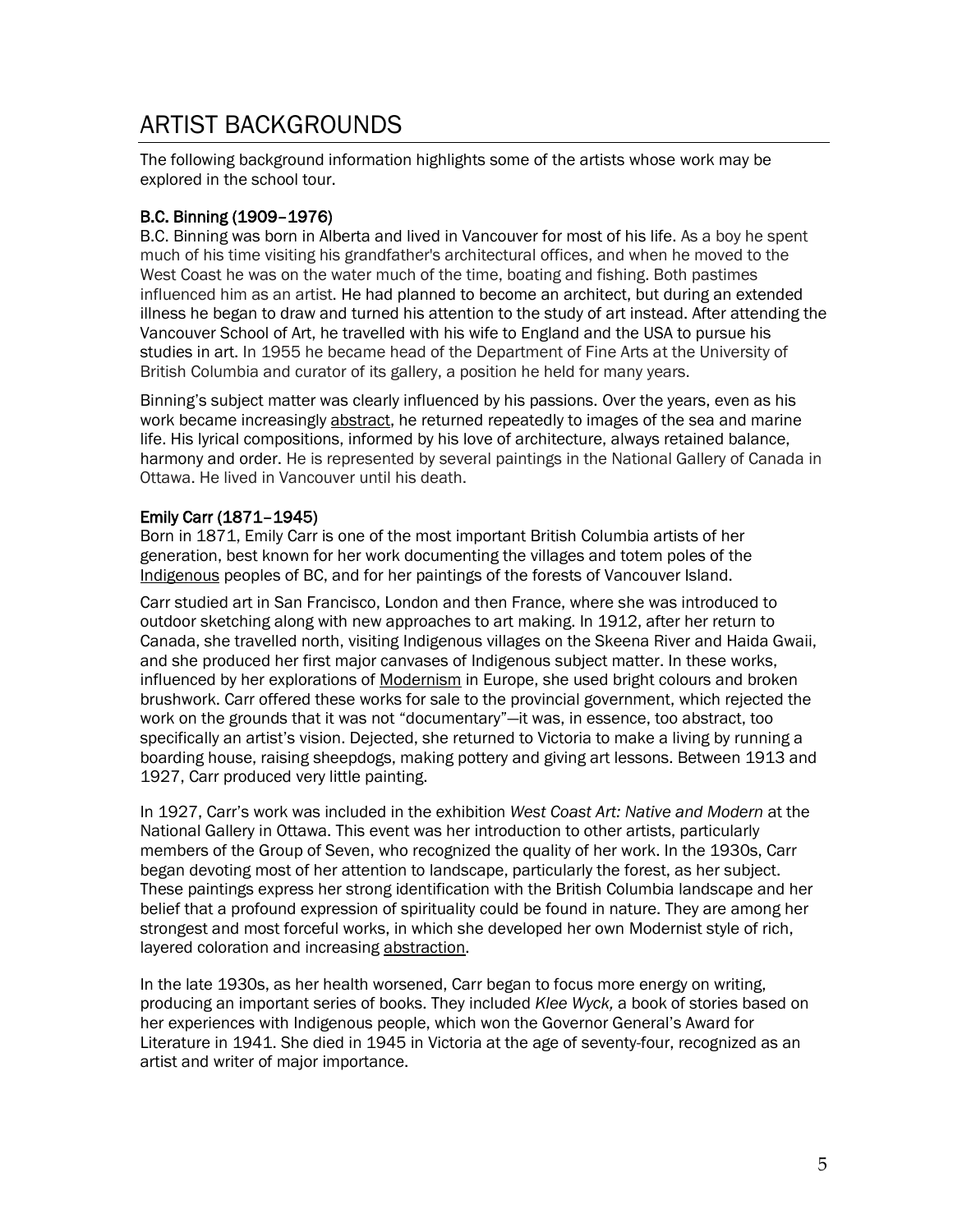#### Robert Davidson (b. 1946)

Robert Davidson is one of Canada's most important contemporary artists and a leading figure in the renaissance of Haida culture. Born in Hydaburg, Alaska, in 1946, Davidson spent his early years in the Haida community of Old Massett. The great-grandson of the acclaimed Haida artist Charles Edenshaw, Davidson learned to carve from his father and grandfather and was already an accomplished carver in his twenties. After apprenticing with the renowned Haida artist Bill Reid for eighteen months, Davidson went on to study at the Emily Carr College of Art and Design. In 1969, he carved a 12-metre totem pole for the village of Old Massett that was said to be the first significant pole raised on Haida Gwaii in more than ninety years.

Davidson expanded his skills to become a printmaker and to work in gold and silver. While remaining true to precise technical traditions of Haida art and to the legacy of Haida stories, Davidson has also established a distinct personal style, pushing and changing the classic Haida formline in innovative ways. A significant part of his life's work has been to pass on Haida traditional knowledge, and he devotes himself to reclaiming and teaching Haida songs, stories and visual art forms.

In 1995 he received the National Aboriginal Achievement Award for his contribution to First Nations art and culture. He holds numerous honorary degrees. In 1995 he received the Order of British Columbia, and in 1996 he was appointed to the prestigious Order of Canada. In 2010 he received both the Governor General's Award for Visual Arts and the Audain Prize for Lifetime Achievement in the Visual Arts.

#### Gathie Falk (b. 1928)

Born in Manitoba, Gathie (short for Agatha) Falk moved to Vancouver in 1947 and taught elementary school. She studied art in her spare time and became a full-time artist in 1965. In the 1970s, she gained recognition for her ceramic sculpture and performance art. Falk works with a variety of media including painting, installation and papier mâché.

As Falk's career progressed, she utilized a variety of media to continue her exploration of the "veneration of the ordinary." She has stated that although her work is removed from reality, it does have roots in her daily living. Her neighbourhood, friends, sense of community, pets, furniture, home, garden, English Bay, the night sky and rituals relating to food and drink all have provided and continue to supply sources for her imagery.

In 1990, Falk was awarded the prestigious Gershon Iskowitz Prize for "the extraordinary range of her work and the substantial contribution she has made" through her artistic achievements. In 1997 she was appointed to the Order of Canada in recognition of her contribution to the history of contemporary Canadian art.

#### Lawren Harris (1885–1970)

Lawren Stewart Harris is one of the most important figures in the history of Canadian art. His long career took him from his birthplace of Brantford, Ontario, to Europe, the United States and throughout Canada. After settling in Vancouver in 1940, he was a central figure in the artistic life of British Columbia. Through both his life and his work, Harris helped establish an identity for Canadian art and was a driving force in the development of Modernist painting.

Visionary in his art, Harris was also a great supporter of art, and of artists who were interested in exploring Canada's rugged northern landscape. A founder of the Group of Seven and the Canadian Group of Painters, he collected the work of younger artists and encouraged others to support it as well. As the only wealthy person amongst his fellow painters, he provided financial support that made early sketching trips into wilderness areas possible. Harris not only saw the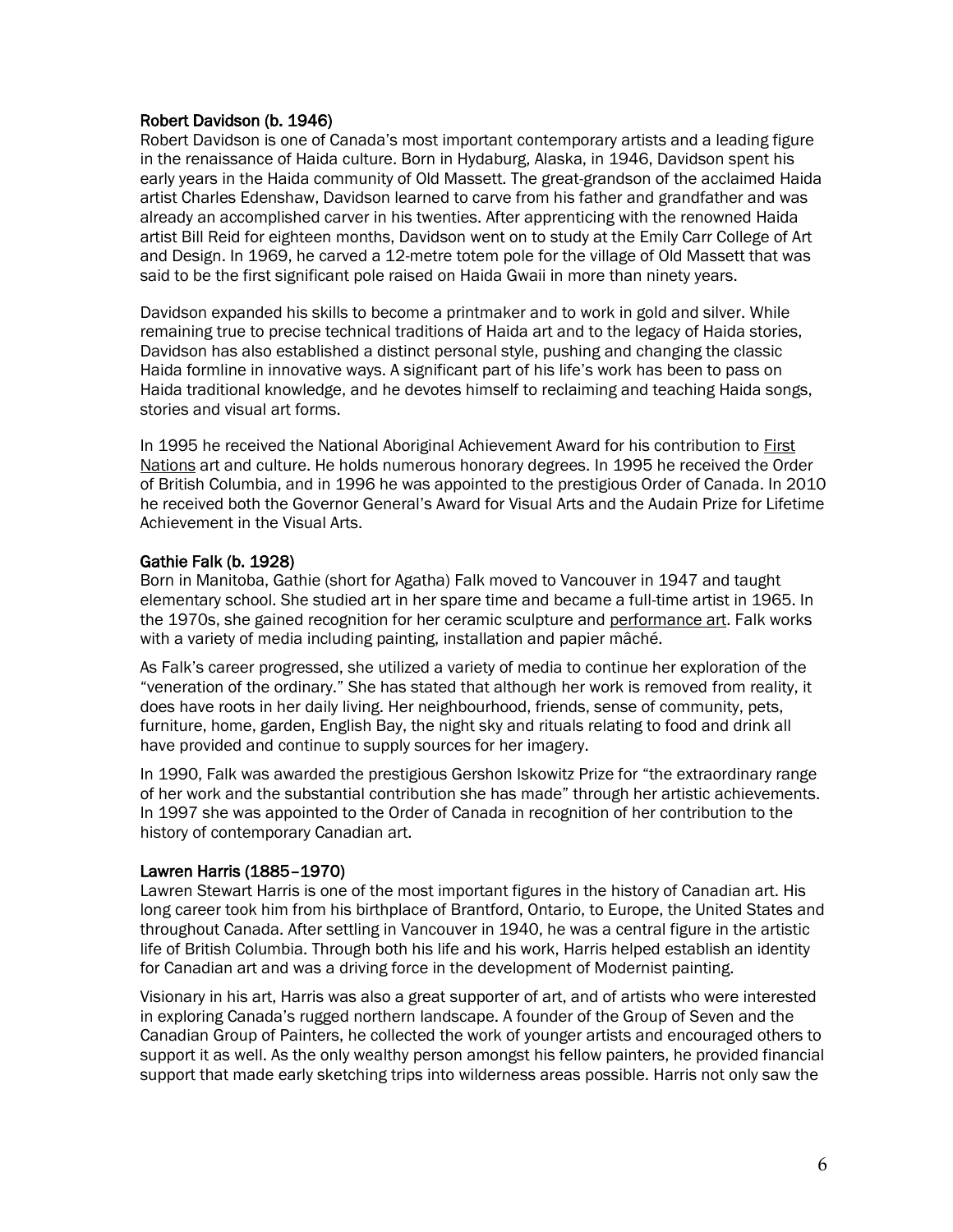artistic and cultural potential of his country, but also made works that have helped to define the very identity of Canada.

After the dissolution of the Group of Seven in 1933, Harris had the courage to take his own art into the realm of abstraction at a time when most of the public was unwilling to follow. His abstract work reflected his interest and search for deeper spiritual meaning. In 1940 he moved to Vancouver, where he remained until his death in 1970. During these later years he became a major figure in the community and an important leader in the life of the Vancouver Art Gallery, in particular for encouraging the development of its Emily Carr Trust collection.

#### Jock Macdonald (1897–1960)

A painter, watercolourist, teacher, printmaker, illustrator and commercial artist, Jock Macdonald was a significant figure in the development of abstract art in Canada. A contemporary of the Group of Seven, and a close friend of Emily Carr, he was inspired early on by the Western landscape and spirituality. Macdonald was a highly respected, influential teacher and a member of Painters Eleven, Toronto's first abstract art society.

Macdonald was born in Scotland into an artistic family and apprenticed as an architectural draughtsman. He studied at Edinburgh College of Art, specializing in textiles and commercial advertising, and qualifying to teach art. After graduating in 1922, he moved to England, working first as a fabric designer, and then as a design teacher at Lincoln School of Art. In 1926, Macdonald moved to Vancouver to join the faculty at the Vancouver School of Decorative and Applied Arts (VSDAA).

In 1933, Macdonald left the VSDAA and co-founded the British Columbia College of Arts. When the school went bankrupt after only two years, Macdonald moved to isolated Nootka Sound on Vancouver Island, where he found great inspiration in the natural landscape and Indigenous culture. Ill health forced him back to Vancouver in 1936, and he took up teaching again. Macdonald moved briefly to Calgary in 1946, to take a position at the Provincial Institute of Technology, but in the following year went on to the Ontario College of Art in Toronto, where he spent the remainder of his career. The following year, he went to France on a fellowship and spent several months painting in Vence.

Macdonald's first stylized, linear landscapes were influenced by his design background. Over time, he became increasingly confident in oil and colour, creating bolder forms. By the mid-1930s, he was already painting his first semi-abstract works, which he later called *modalities*, and sought a spiritual and symbolic interpretation of nature.

Macdonald exhibited his work widely both nationally and internationally, and held his first solo show in 1941 at the Vancouver Art Gallery. Affiliated with many artist societies, he was a founding member of the Canadian Group of Painters and Federation of Canadian Artists, and was instrumental in founding the Calgary Group. He was an Associate of the Royal Canadian Academy and a recipient of the Queen's Coronation Medal (1953). Macdonald died in Toronto in December 1960.

#### Jack Shadbolt (1909–1998)

Jack Shadbolt moved from England to Canada as a young child and responded enthusiastically to the natural setting of British Columbia. A prolific artist, he exhibited his work frequently, often surprising his followers by taking unexpected new directions in his work.

Shadbolt studied art in Vancouver, learning from many of the important artists of the time. Passionate about art education, he taught many generations of students at Kitsilano High School, the Vancouver School of Art and the University of British Columbia. Shadbolt met Emily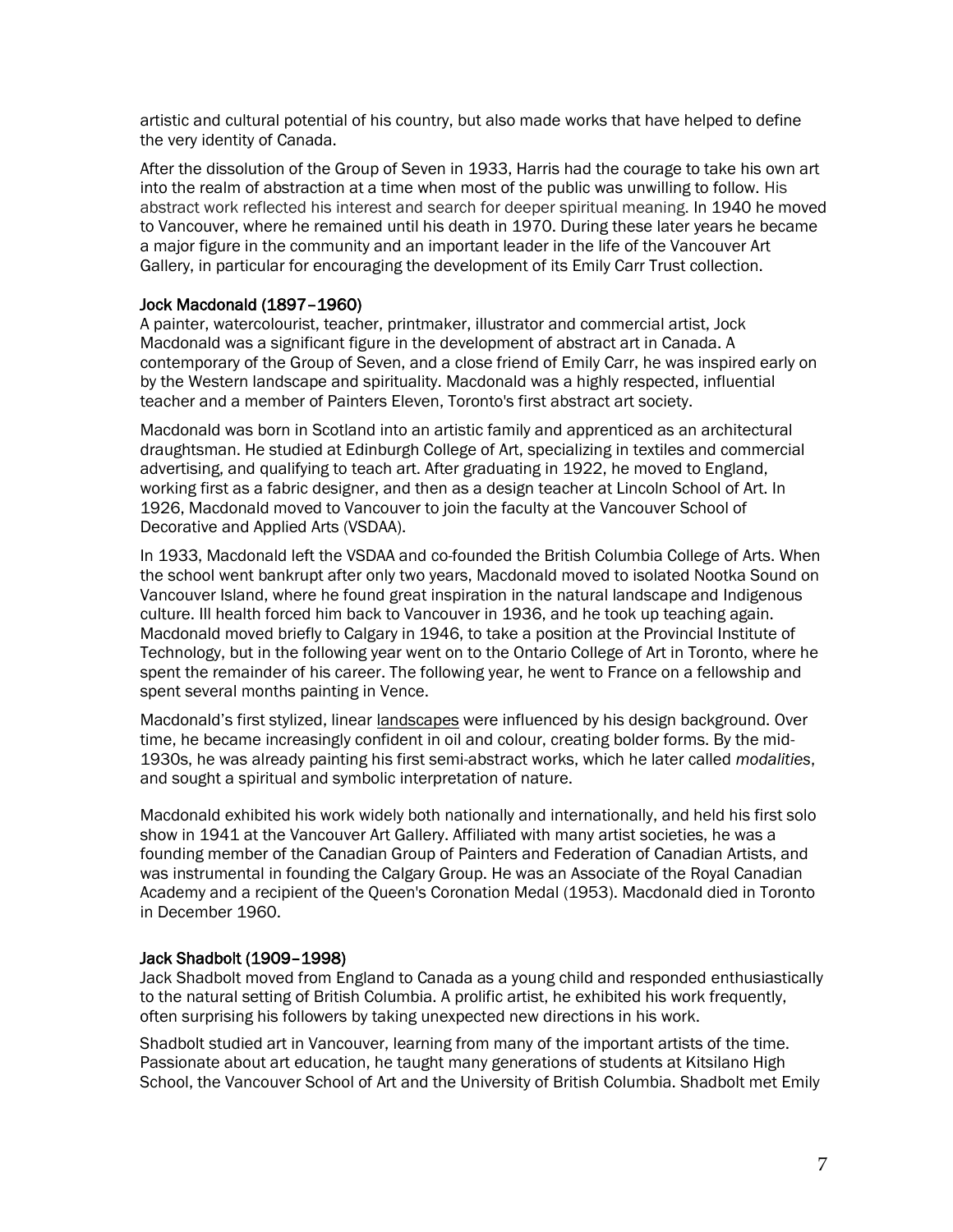Carr, who in his words "overwhelmed" him as a young artist. He continued to be deeply affected by her art for much of his artistic career.

Over his lifetime, Shadbolt used many diverse media, working with charcoal, oil, watercolour, print, acrylic, ink and collage. He created single images as well as multiple panels and largescale murals and tapestries. He wrote and published three books containing his art and his writings. With his wife, Doris Shadbolt (Emily Carr's foremost scholar and biographer), he travelled widely and was enormously inspired as an artist by these journeys. His work has been exhibited nationally and internationally, from Tokyo to Mexico to the Guggenheim in New York. He won numerous major international art awards, represented Canada in the 1956 Venice Biennale and was awarded the Order of Canada.

#### Andy Warhol (1928–1987)

Andy Warhol is considered the creator of the Pop art movement in the United States in the 1960s. Born in Pittsburgh, Pennsylvania, he studied as a commercial artist. On graduation in 1949 he went to New York, where he worked as an illustrator for *Vogue*, *Harper's Bazaar* and other magazines. He soon became one of New York's most successful commercial illustrators. In 1962 he started making brightly coloured multiple silkscreen prints of widely familiar figures such as Marilyn Monroe. He also explored disturbing mass-viewed images such as a newspaper photo of an electric chair, and a graphic recording of the assassination of John F. Kennedy.

Warhol was renowned for blurring the lines between fine art and the commercial arts applied in producing magazine illustrations, comic books, record albums and advertising campaigns. He mass-produced his own art in a warehouse space that he named The Factory in 1962. In this art and filmmaking studio, he employed "art workers" to mass-produce prints, posters and shoes that he had designed, and to create more than 300 films. At a time when fine art was seen as separate from commercial pursuits, Warhol challenged the art world to consider the relationship between art, everyday life and the mass production of commercial images. Some of his best-known works are the brightly coloured multiple silkscreen prints of products such as celebrities and Campbell's soup cans. These works were the subject of much debate in the art world, bringing both Warhol and Pop art into the national spotlight for the first time. Warhol died in New York City in 1987.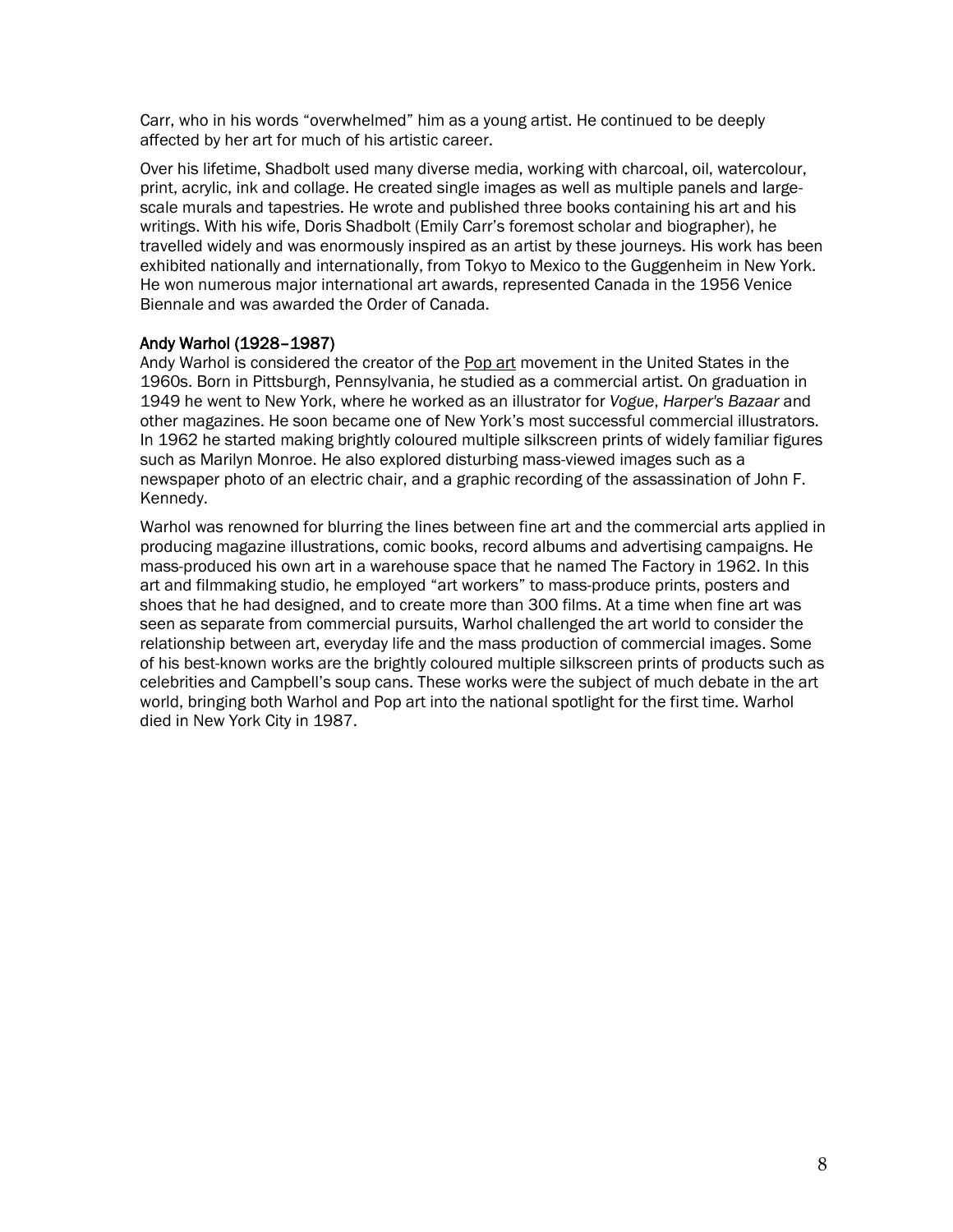### PRE-VISIT ACTIVITY: About the Artists (intermediate and secondary students)

#### Objective:

Students read, research and share information about some of the artists represented in *A Curator's View: Ian Thom Selects.*

#### Materials:

- writing materials
- access to the Internet
- Artist Information Sheet (page 10), Student Worksheet (page 12)

#### Process:

- 1. Divide the students into seven groups. Cut up the Artist Information Sheet (page 10) and assign one artist to each group.
- 2. Give each group a copy of the Student Worksheet (page 12), and ask them to transfer the information about their artist to the appropriate box.
- 3. Have students figure out what they need to know to complete the section on their artist, and find it on the Internet, either at home or at school. Older students can find more information; younger students, just the basics.
- 4. Ask each group to find/copy/sketch a piece of work by their artist on a separate piece of paper. Do not label the sketches with the artist's name or any other information.
- 5. Have each group present the information on their artist while the rest of the class adds the information to their worksheets.
- 6. After the presentations, lay out the images and have the class guess which image is by which artist.

#### Conclusion:

Discuss the following:

- What were some of the most interesting things that the students learned or discovered?
- Which artists and/or kinds of artwork made the students curious about seeing the actual work in the exhibition?
- Are there any artists, ways of working or ideas that the students would like to know more about?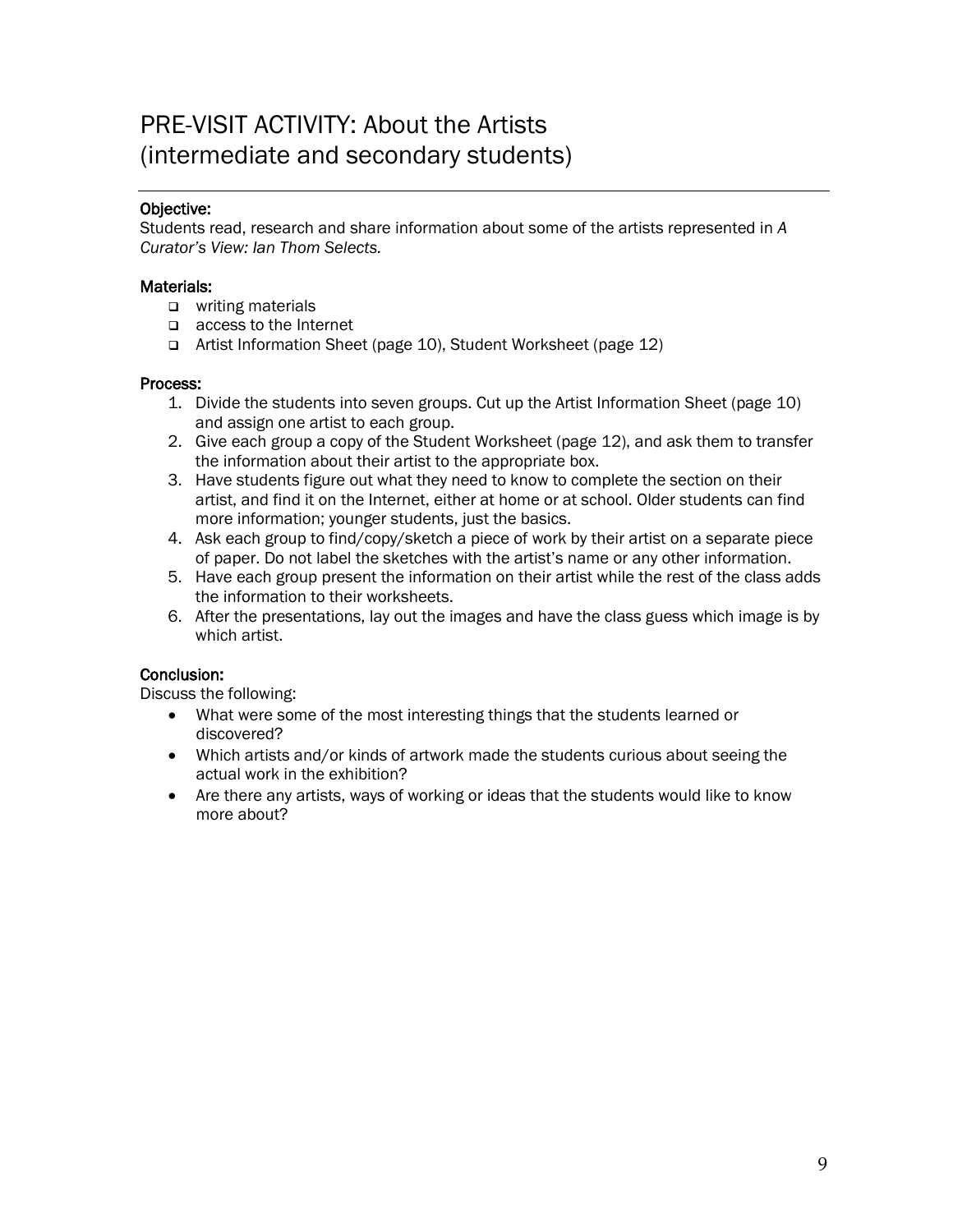#### B.C. Binning (1909–1976)

I

- Born in Alberta, lived in Vancouver most of his life, died in Vancouver
- Planned on becoming an architect, but began to draw during an extended illness
- Travelled to England and the USA to study art
- Artwork was influenced by his interest in sea and marine life, as well as architecture
- Worked in an abstract style

#### Emily Carr (1871–1945)

- Born and died in Victoria, British Columbia
- Studied art in San Francisco, England and France, travelled through British Columbia
- Painted mainly forest landscapes
- Lived mostly alone, kept lots of animals
- Paintings were influenced by her spiritual beliefs
- Toward the end of her life wrote many books, which were well received
- Sketched outdoors using charcoal or thinned oil paint on paper
- Made final paintings in her studio using oil paint on canvas

#### Robert Davidson (b. 1946)

- Born in Alaska, lived early years in Haida Gwaii
- Is the great-grandson of the acclaimed Haida artist Charles Edenshaw
- Learned to carve from his father, grandfather and Bill Reid
- Studied at Emily Carr College of Art and Design
- Is a master carver of totem poles and masks, printmaker, painter and jeweller
- Holds numerous honorary degrees and has received many awards, including induction into the Order of Canada in 1996 and the Audain Prize for Lifetime Achievement in the Visual Arts in 2010

#### Gathie Falk (b. 1928)

- Born in Manitoba, had a hard childhood
- Studied, lives and works in Vancouver
- Work includes paintings, sculpture, installations and performance art
- Is inspired by the everyday, the ordinary, and her community to make her art

#### Lawren Harris 1885–1970)

- Born in Ontario, died in Vancouver
- Best known as a member of the Group of Seven who started a distinctly Canadian painting style in the early twentieth century
- Known for painting the urban landscape of Ontario, Quebec, the Rockies and the Arctic
- Was a Modernist painter who experimented with colour, form and shapes
- Preferred to sketch his landscapes outdoors; often made final works in his studio
- In later years continued to simplify and abstract elements in his landscapes until his work became completely abstract

#### Jock Macdonald (1897–1960)

- Born in Scotland, died in Toronto
- A significant figure in the development of abstract art in Canada
- Was inspired by the Western landscape and spirituality
- Primarily a painter of linear and semi-abstract landscapes, but also a watercolourist, teacher, printmaker, illustrator and commercial artist
- Exhibited his work widely both nationally and internationally, and held his first solo show in 1941 at the Vancouver Art Gallery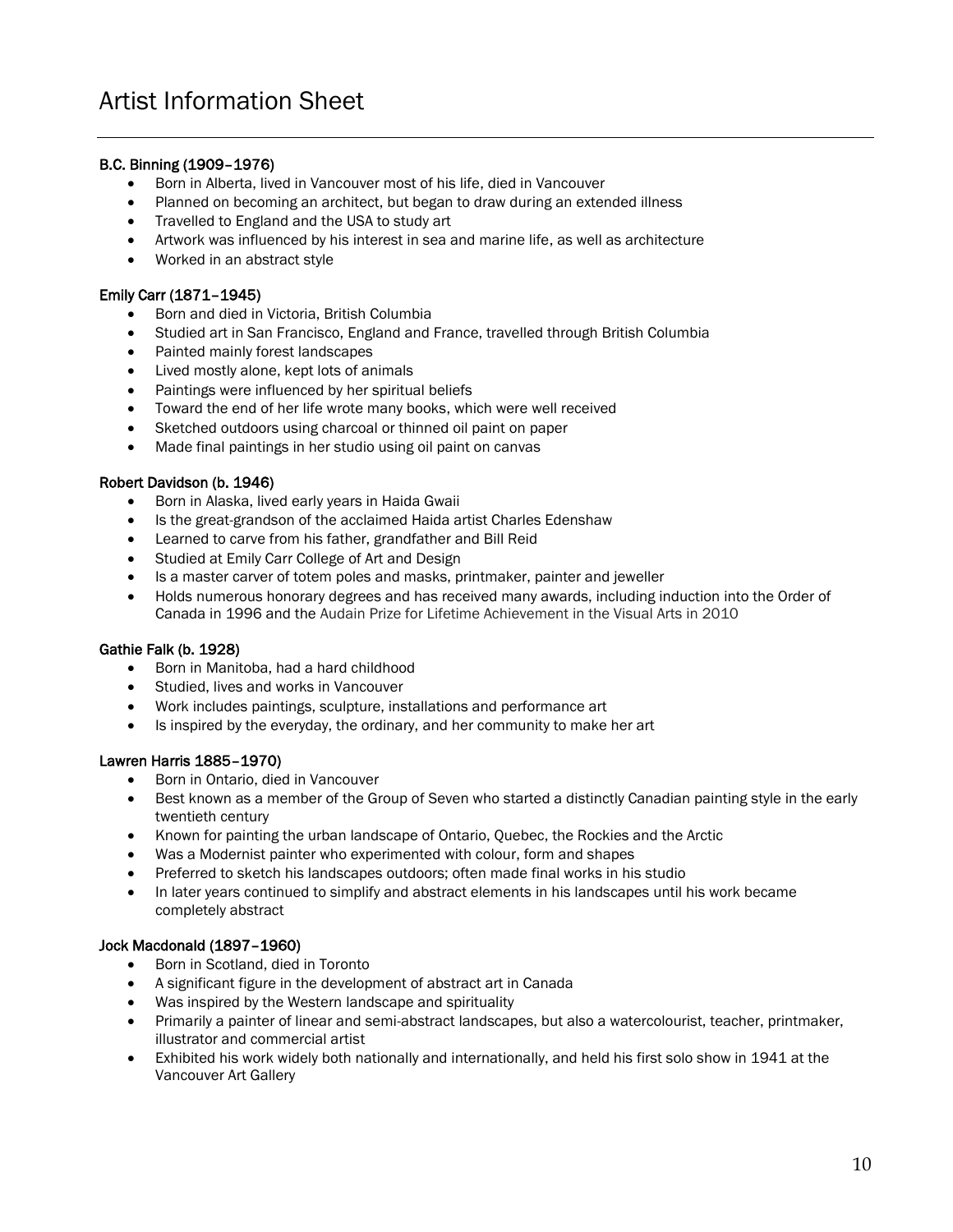#### Jack Shadbolt (1909–1998)

- Born in England, died in Vancouver
- Passionate about teaching, prolific as an artist, exhibited frequently
- Travelled extensively both to study art in Europe and to experience life abroad as an artist
- Experimented with many different artistic styles, techniques and materials
- Worked mostly in his studio, sometimes outdoors
- Wrote and published three books, which were well received

#### Andy Warhol (1928–1987)

- Born in Pittsburgh, Pennsylvania, in 1928, died in New York City in 1987
- Considered the creator of the Pop art movement in the United States in the 1960s
- Mass-produced images from everyday life in a warehouse studio he called The Factory
- Was renowned for blurring the lines between fine art and the commercial arts
- Best-known works are the brightly coloured multiple silkscreen prints of commercial products and celebrities such as Marilyn Monroe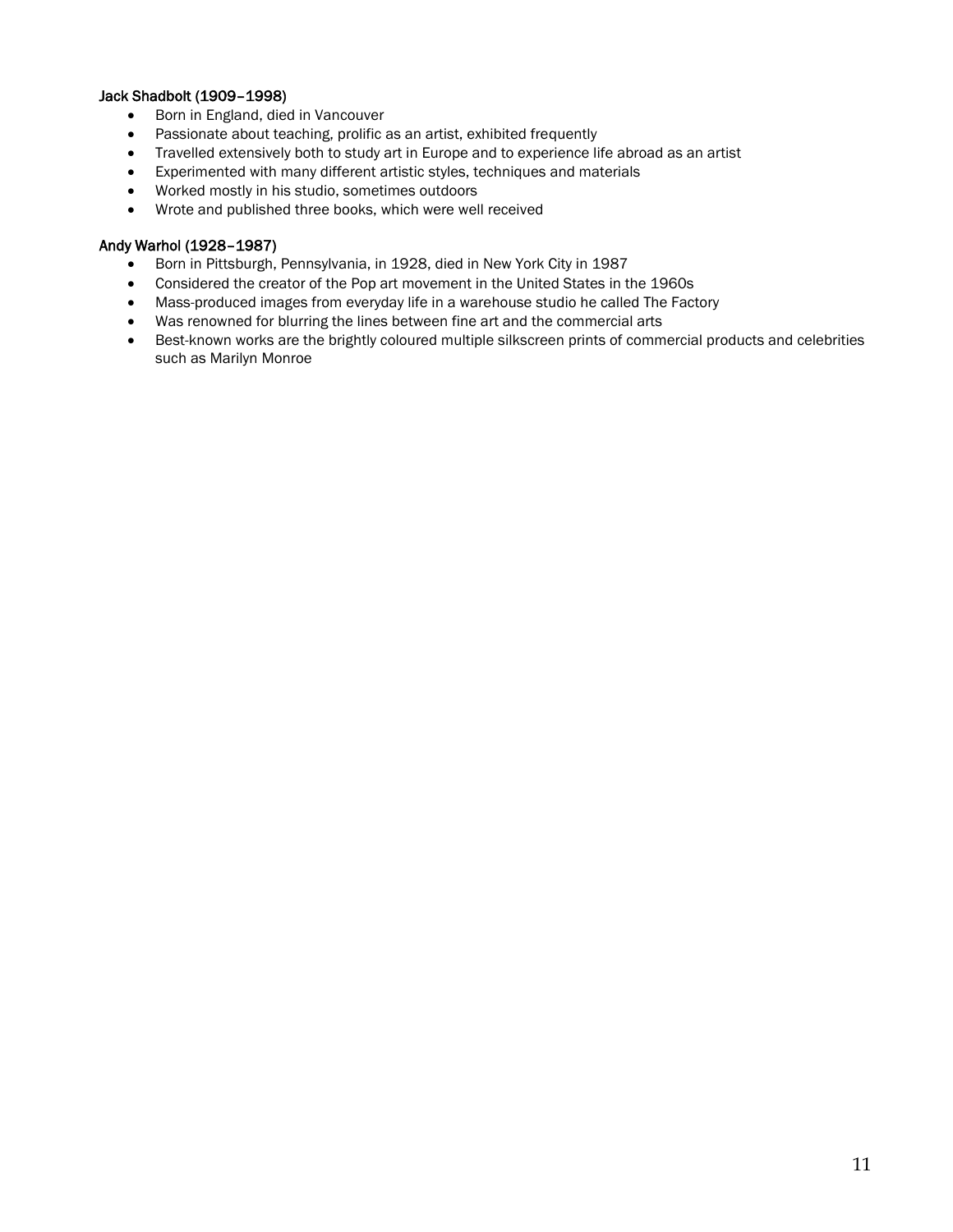### Student Worksheet

|                    | Personal<br>Information | Type of Art | <b>Materials Used</b> | An Artwork |
|--------------------|-------------------------|-------------|-----------------------|------------|
| B.C. Binning       |                         |             |                       |            |
|                    |                         |             |                       |            |
| Emily Carr         |                         |             |                       |            |
| Robert Davidson    |                         |             |                       |            |
| <b>Gathie Falk</b> |                         |             |                       |            |
| Lawren Harris      |                         |             |                       |            |
| Jock Macdonald     |                         |             |                       |            |
| Jack Shadbolt      |                         |             |                       |            |
| Andy Warhol        |                         |             |                       |            |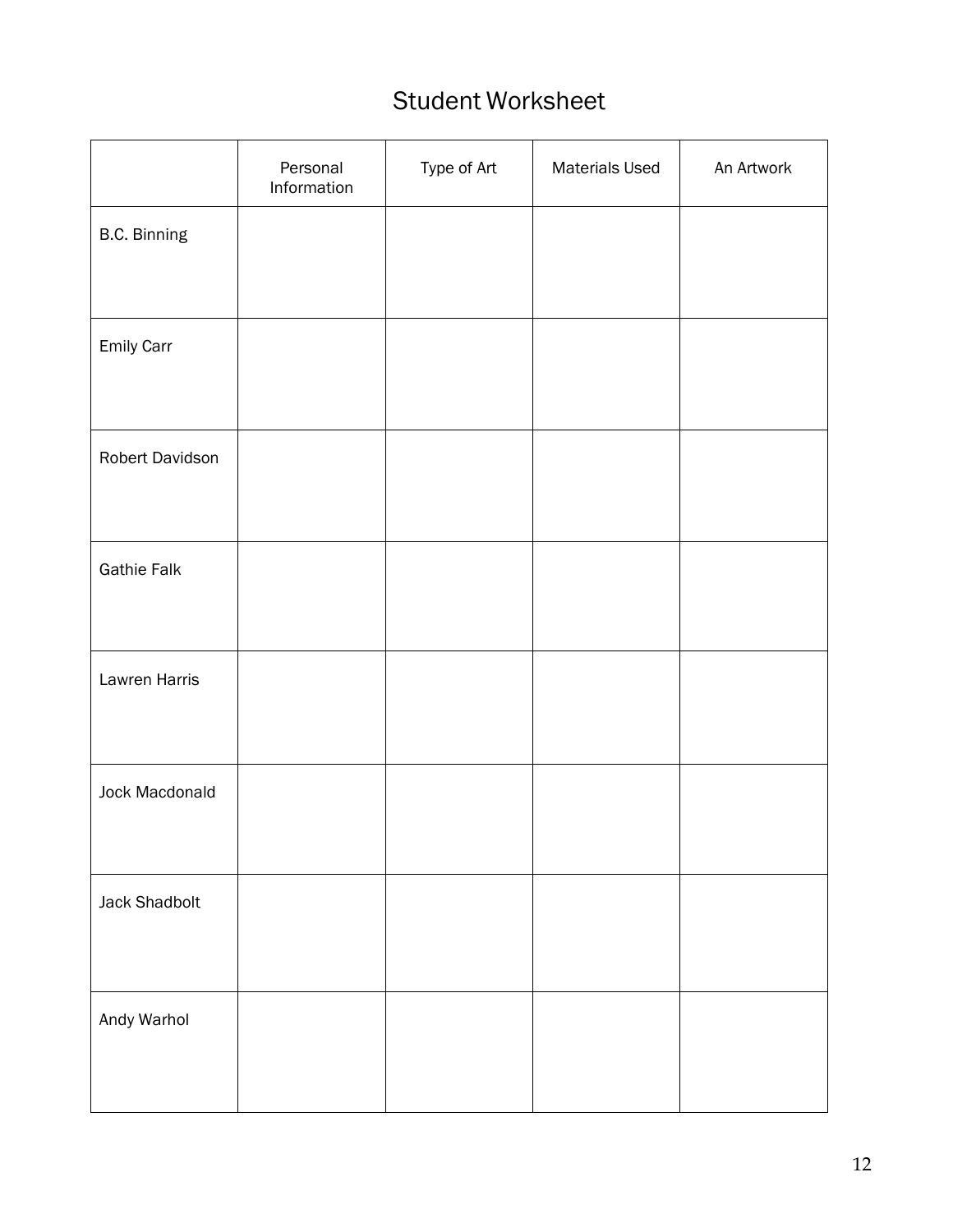### PRE- or POST VISIT ACTIVITY: Abstracted Landscapes (all levels)

#### Objective:

Students create abstract landscapes focusing on geometric shapes and bold colours.

#### Discussion:

Artists such as Emily Carr and Jock Macdonald were Modernists, exploring various processes to portray the landscape. They did not want to show a realistic or even idealized version of the landscape, but were experimenting with new techniques such as spontaneous brushstrokes, bold colours and geometric forms. Abstraction was a tool that they sometimes used to help express ideas of the landscape and their experiences with it. For example, by the mid-1930s Macdonald was working in a semi-abstract style, creating works he called "modalities," in which he sought a symbolic interpretation of the natural world.

#### Materials:

- $\Box$  magazines that can be cut up, coloured scrap paper
- white paper for background
- scissors, glue

#### Process:

- 1. Discuss how artists such as Emily Carr and Jock Macdonald change landscapes to make them look less realistic. Show the class images of their work (see examples on page 14).
- 2. Discuss how artists such as Jock Macdonald create purely abstract paintings of spaces that do not exist in reality. Show the class images of Macdonald's abstract work (see example on page 14).
- 3. Ask the students to think of ways to construct a landscape to make it an abstract image.
- 4. Have the students work individually or in small groups to create an abstract collaged landscape focusing on bold lines and geometric forms.
- 5. Have the students cut out images from magazines and coloured paper to construct their landscape.
- 6. Encourage them to fill the page, layering images as they work.
- 7. Display the students' work.

#### Conclusion:

- Have the class discuss the process and materials.
- Have the students look at the works and talk about similarities and differences in styles, perspectives, colours and composition.
- Ask the students what choices they made about space, depth and perspective.
- What shapes were most frequently used to reflect nature?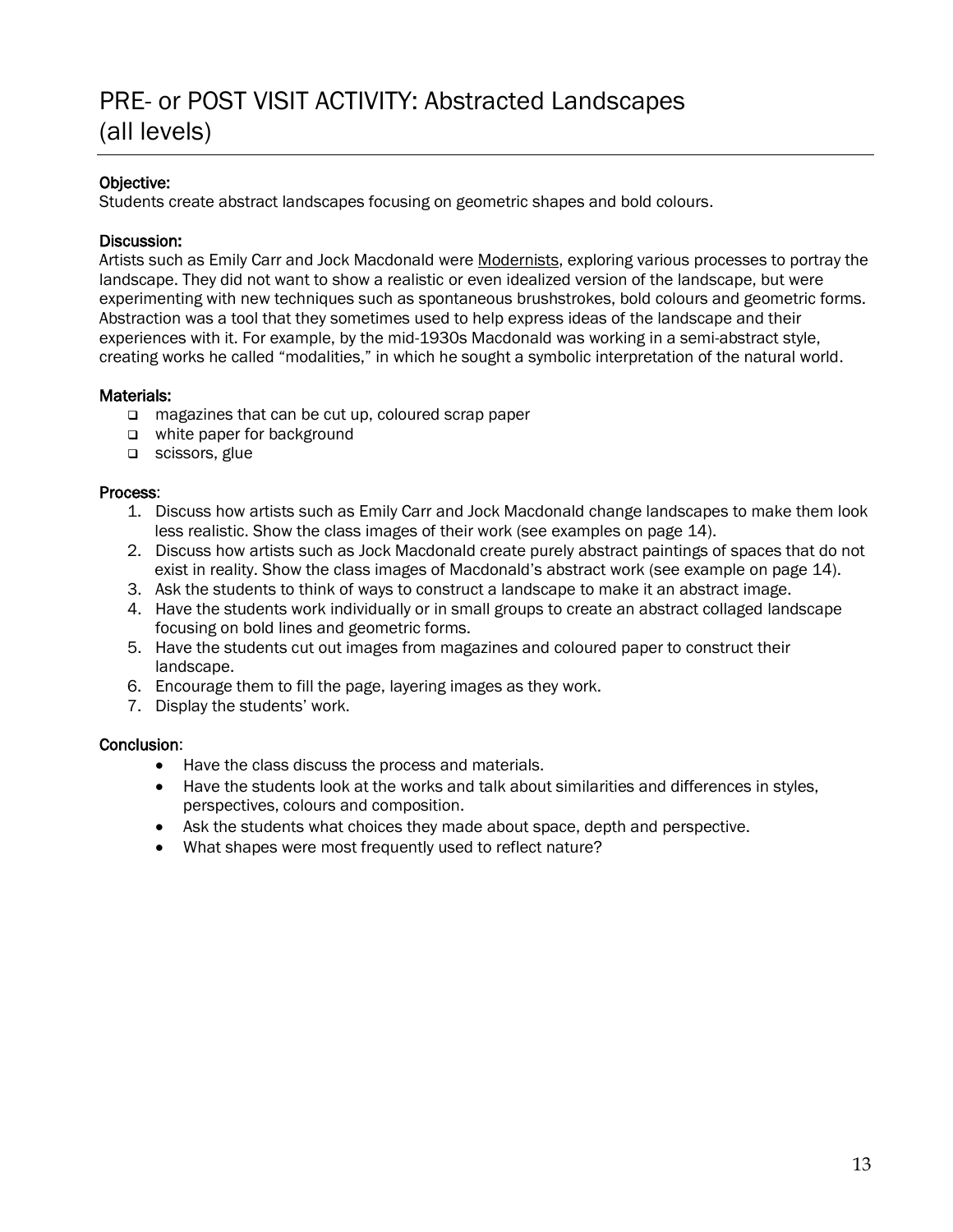#### Paintings by Emily Carr





### Painting by Jock Macdonald

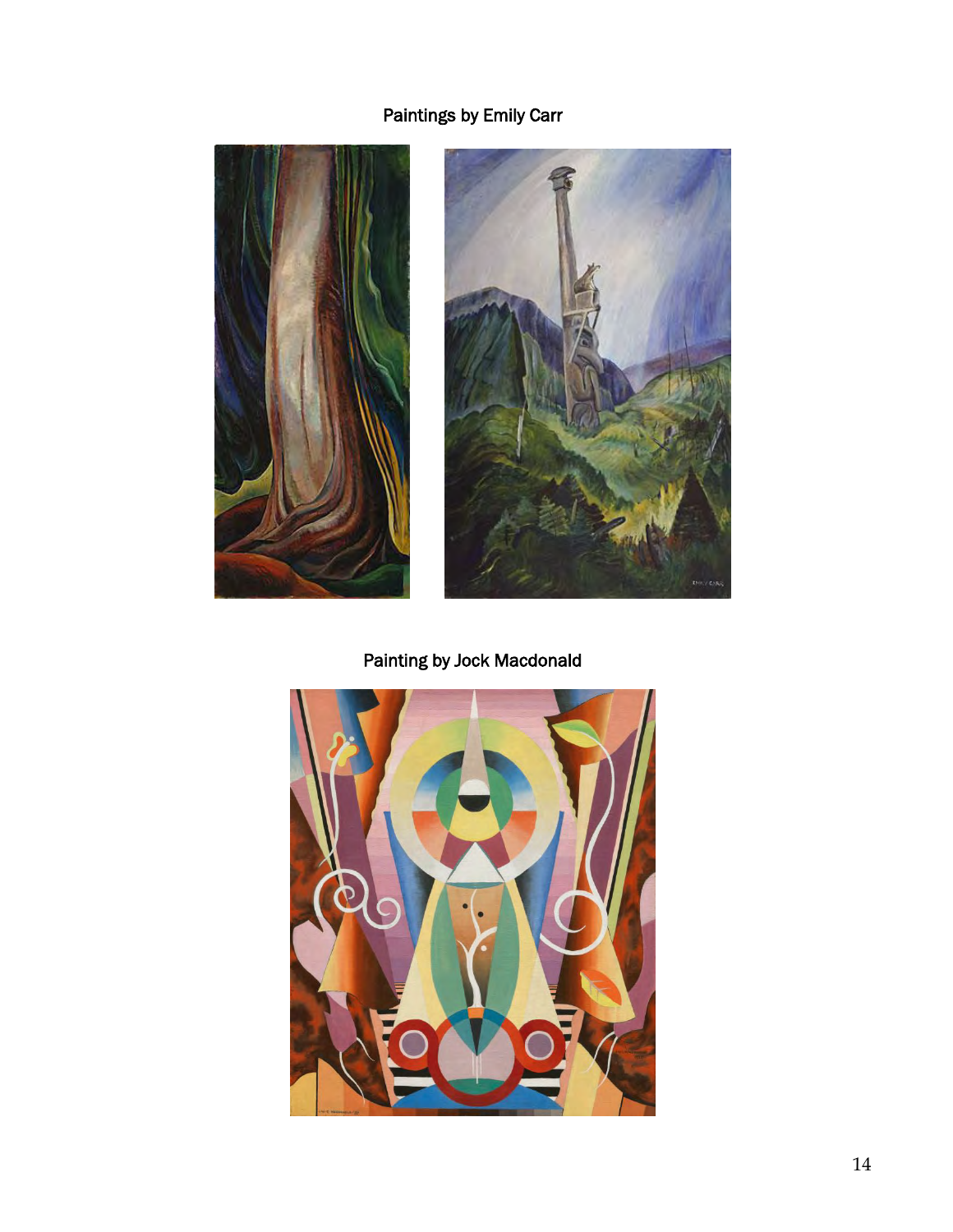#### Examples of Student Work









Image sources:

<http://emilyafox.blogspot.com/2011/05/geometric-forest.html> j[dhttp://juliasanderl.com/category/kms-student-work/visual-art/](http://juliasanderl.com/category/kms-student-work/visual-art/)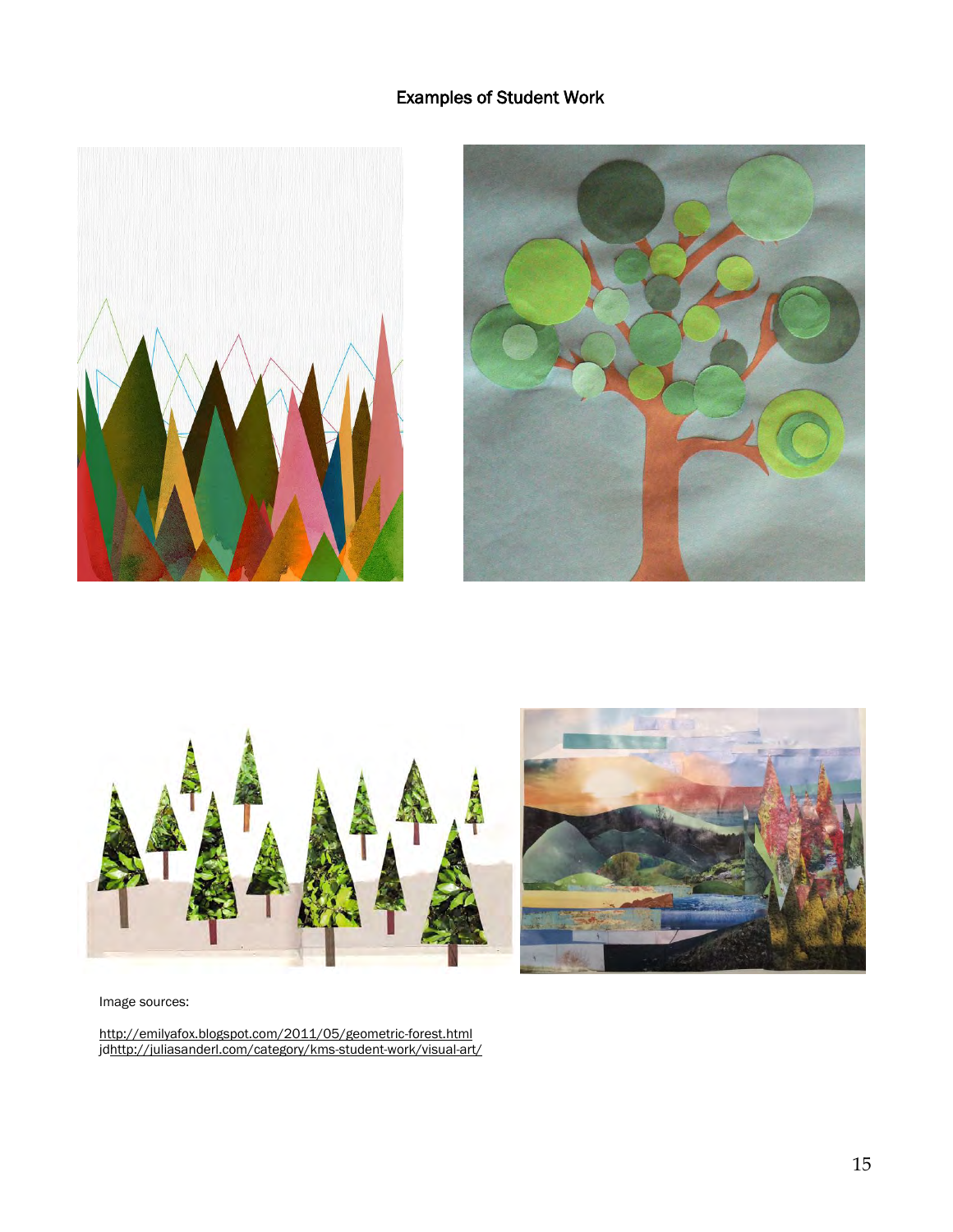### PRE- or POST VISIT ACTIVITY: Popular Picture Prints (all levels)

#### Objective:

I

Students change the context of everyday objects in advertising by creating an artwork.

#### Background:

Ordinary everyday objects and images inspired artists such as Andy Warhol and Greg Curnoe (1936– 1992, a prodigious writer, painter, printmaker and a prominent member of the London, Ontario Regionalism Movement.) Commonplace things, commercial images and mass-produced products became their subject matter, and both artists found meaning in popular culture. They often appropriated or borrowed images from commercial products and used design elements such as line, contrasting colour and repetition of image for visual effect.

#### Materials:

- □ magazines and newspapers
- □ access to a photocopier
- **D** scissors
- $\Box$  glue sticks
- 2–4 sheets of 8.5x11 blank white paper per student (can be cut in half)
- □ large sheet of construction paper or cardstock for each student
- □ paint, pastels and/or markers

#### Process:

- 1. Discuss the use of popular images in art. Show students the examples of Andy Warhol and Greg Curnoe's work on page 18. Andy Warhol has transformed multiple images of Marilyn Monroe, and Greg Curnoe the image of a ten-speed bicycle and taped hockey stick blades.
- 2. Ask students how the artists have changed the images to make them unique.
- 3. Have the students look through magazines and newspapers and collect advertisements that grab their attention.
- 4. Spread out everyone's choices and have them discuss why they chose those images.
	- a. What design choices have the advertisers used to make their ads stand out?
	- b. How have they used colours? Texture? Patterning? Repetition?
	- c. Is there an appealing background or setting?
	- d. Is a celebrity or model being used to sell the product?
	- e. What other design elements are used to sell the product?
- 5. Have each student select one image of an object, product or person and cut it out.
- 6. Provide each student with three black and white photocopies of their chosen cut-out image.
- 7. Have the students cut out their photocopied images as well.
- 8. Have them take the cut-out image and photocopies and place them on the sheets of blank white paper but not glue them down yet—they may want to rearrange the composition as they add more elements.
- 9. Have the students use the art supplies to draw overtop of their photocopied images to enhance or change aspects of the image.
- 10. Have the students glue their cut-outs to the blank white paper once they are sure about their composition.
- 11. Students can use additional magazine and newspaper cut-outs, or markers and pastels, to create a background or a new context for their images.
- 12. Encourage students to use the formal elements of art (line, shape, colour, texture, pattern) and the other design elements discussed to enhance the image and make the central objects stand out.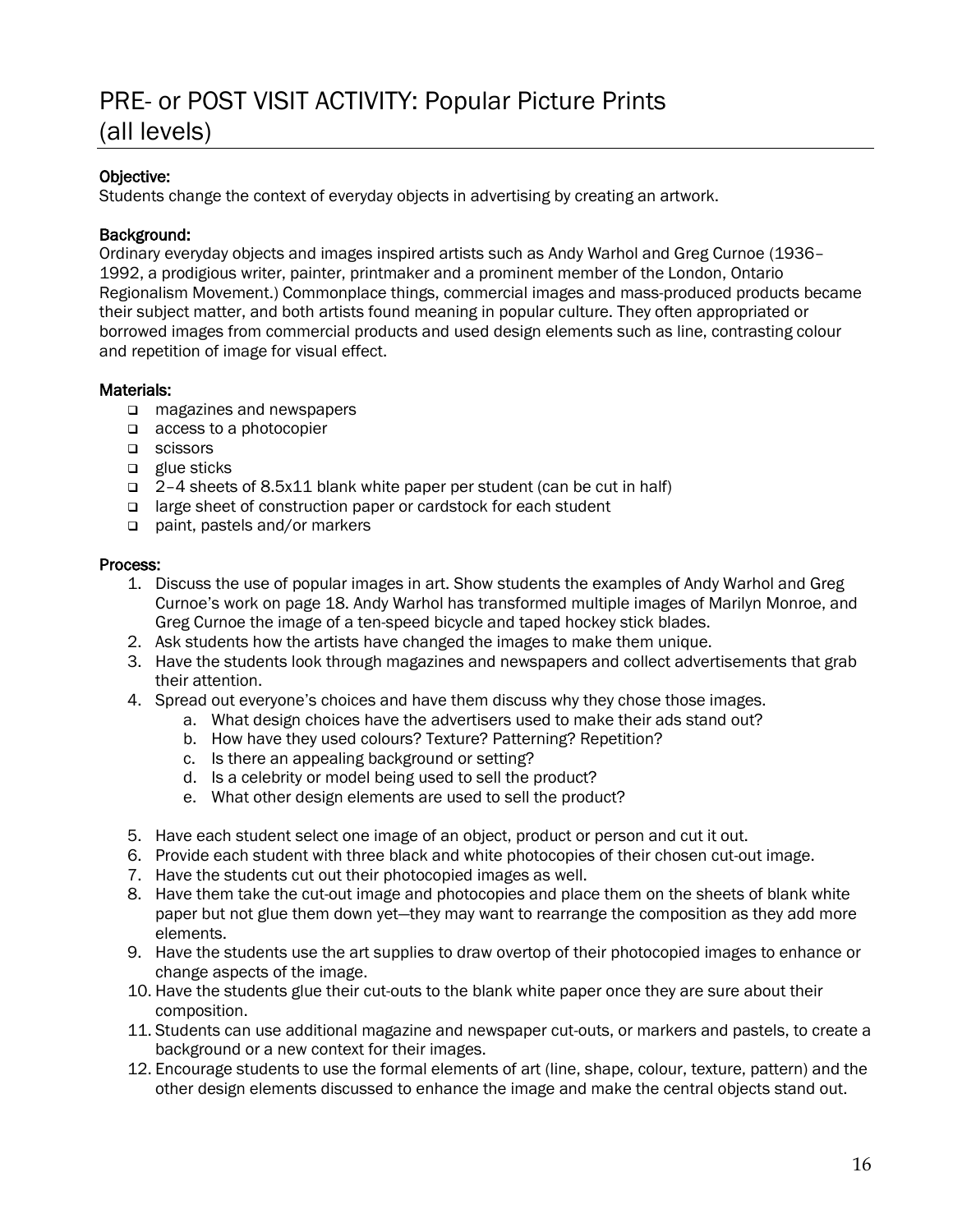- 13. Once they have completed all images, have the students glue them to a background piece of construction paper or cardstock.
- 14. Display finished works.

#### Conclusion:

Questions for discussion:

- What are the most important things to consider when creating an advertisement? An artwork?
- Is there—or should there be—a difference between the two? What? Why?
- Discuss how the image changed in moving from its original context to the new one.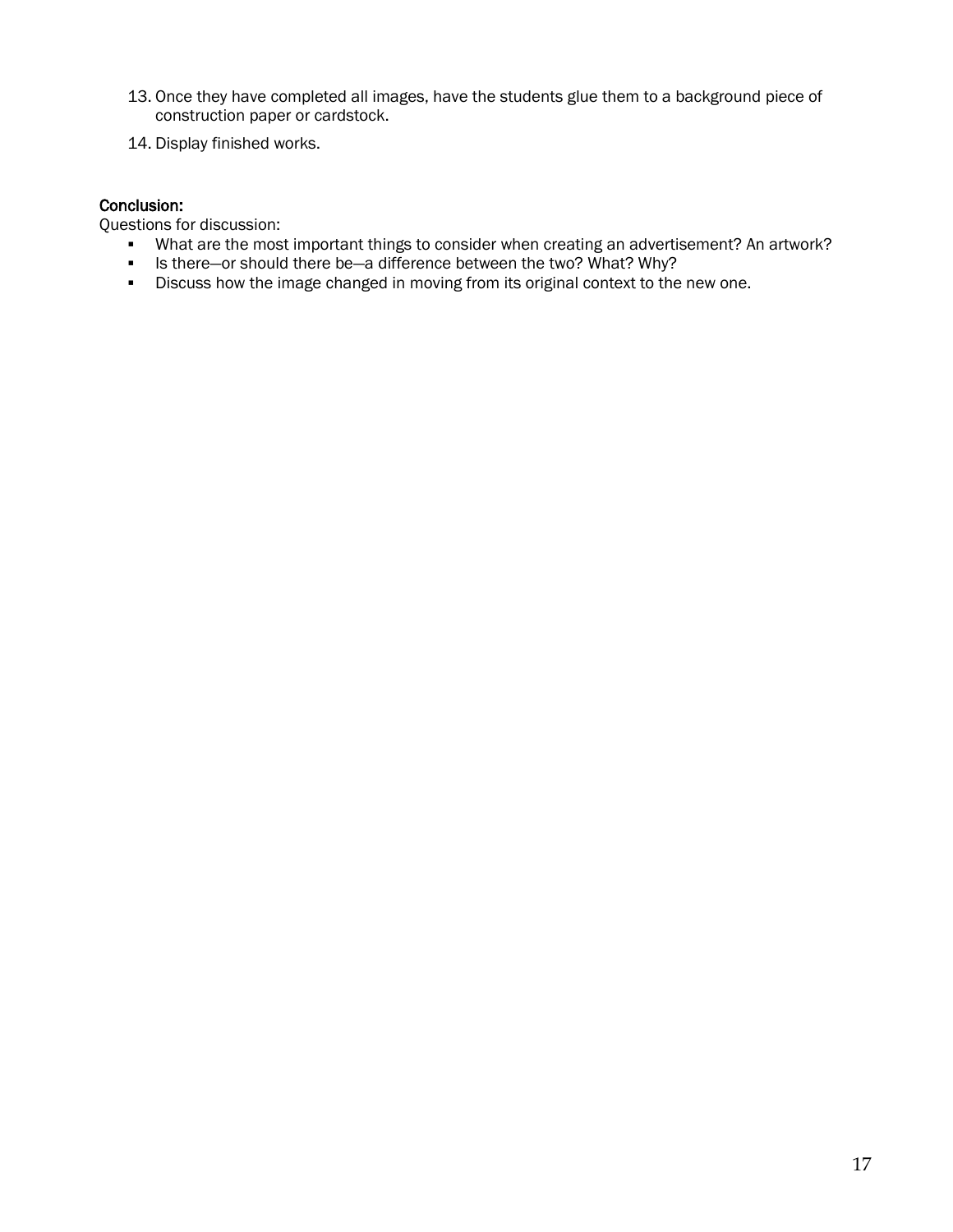### Works by Andy Warhol



### Works by Greg Curnoe



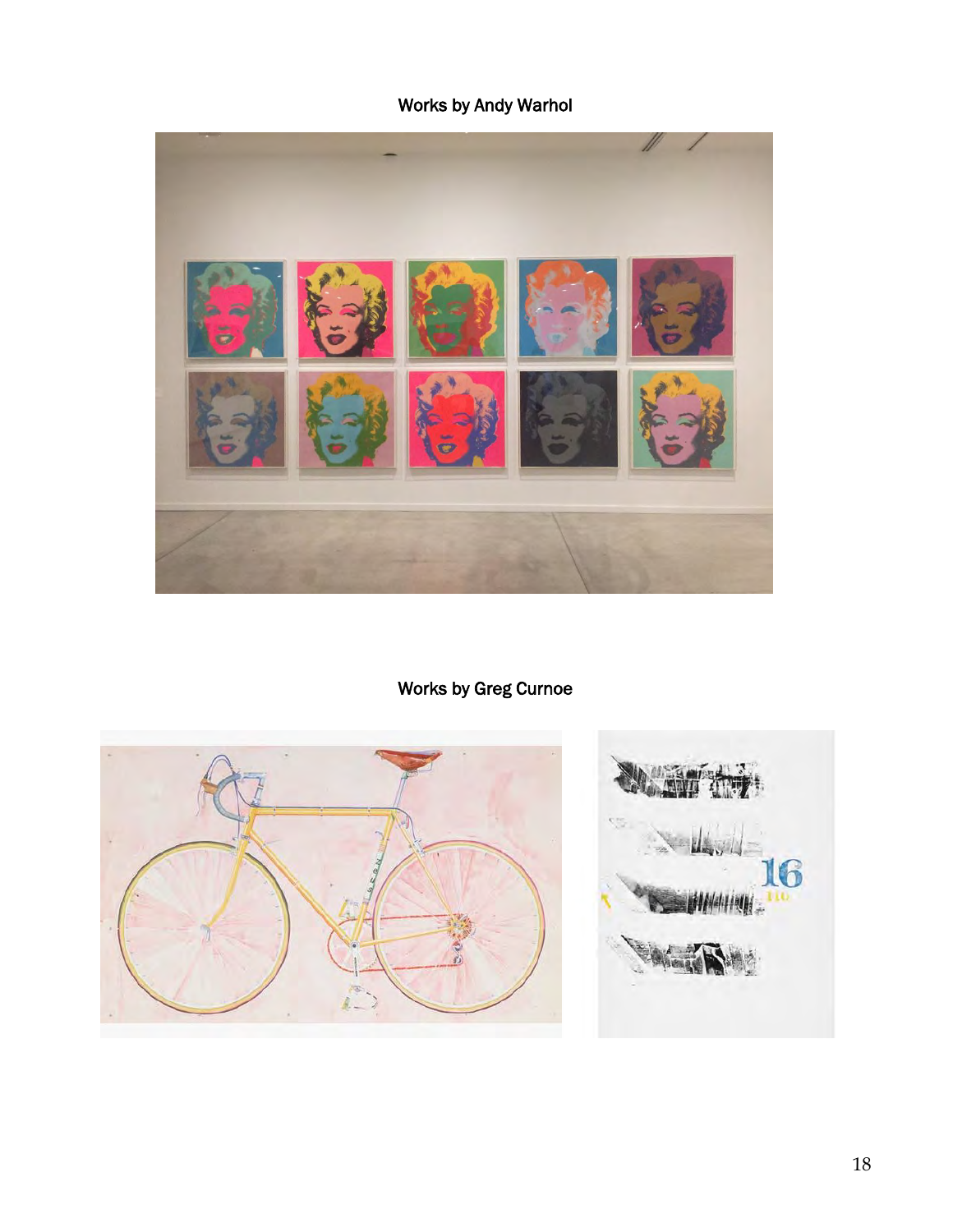#### Examples of Student Work



Image sources: www.pinterest.com [www.springshoots.co.uk/pop-art-icons-nowphotocopy-and-students-decoratea-great-warm-up-into-a-pop-art-unit-tekenen-bov-tvardp-](http://www.springshoots.co.uk/pop-art-icons-nowphotocopy-and-students-decoratea-great-warm-up-into-a-pop-art-unit-tekenen-bov-tvardp-196.html)[196.html](http://www.springshoots.co.uk/pop-art-icons-nowphotocopy-and-students-decoratea-great-warm-up-into-a-pop-art-unit-tekenen-bov-tvardp-196.html)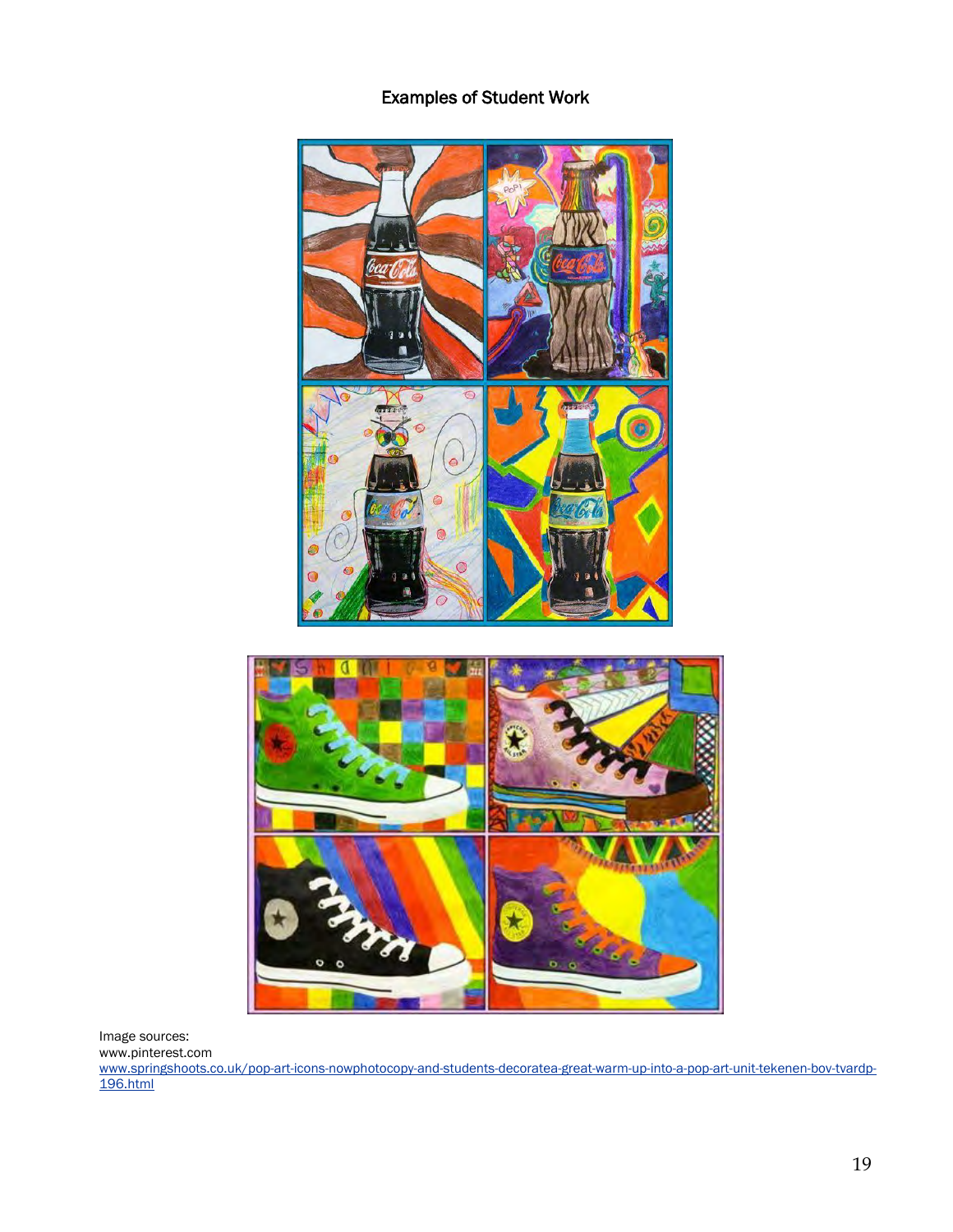### PRE-VISIT ACTIVITY: Working in the Open Air (all levels)

#### Objective:

Students are introduced to the artist's process of working by sketching outdoors and then, back in the classroom, creating a painting based on the sketch.

#### Discussion:

Emily Carr—and many of the artists represented in this exhibition—often created sketches for their landscapes out in nature, where they could study the colours and textures of the trees, foliage, lakes and sky, and observe the way light, wind and weather affected their subjects. Artists such as Emily Carr and members of the Group of Seven began sketching in charcoal, pen, pencil or paint, and did the final work later, back in the studio. There they would make oil paintings based on—but not exactly the same as—their sketches.

Emily Carr wrote the following passage in her book *Growing Pains*:

"Outdoor study was as different from studio study as eating is from drinking. Indoors we munched and chewed our subjects. Fingertips roamed objects feeling for bumps and depressions. We tested textures, observed contours. Sketching outdoors was a fluid process, half looking, half dreaming, awaiting invitation from the spirit of the subject to 'come, meet me half way.' Outdoor sketching was as much longing as labour. Atmosphere, space cannot be touched, bullied like the vegetables of still life or like the plaster casts. These space things asked to be felt not with fingertips but with one's whole self."

#### Materials:

For Part 1:

- □ drawing pads, or clipboards and sheets of paper
- pencil crayons, crayons or pastels

For Part 2:

- □ thicker paper for painting
- □ paint-preferably tempera or acrylic, but any available paint will work
- paintbrushes

#### Process:

Part 1:

- 1. Discuss Carr's two-step approach to her paintings, and tell the students they are going to go outdoors and make a colour sketch as a precursor to a painting. Read them the above excerpt from Emily Carr's *Growing Pains*.
- 2. Choose an outdoor area with some greenery and one or more trees. Have the students decide on a starting perspective; for example:
	- close up, with tree trunk or branches filling the page,
	- from a distance, including grass, trees and sky,
	- looking up into a single tree, including the top of the tree and an expanse of sky.
- 3. Have them look closely at the greens and yellows of the leaves, the browns and greys of the trunk and branches, and the blues and greys of the sky. Remind them that landscape painters like Carr didn't use just one colour, but mixed and blended colours and shades to create rich, dense surfaces.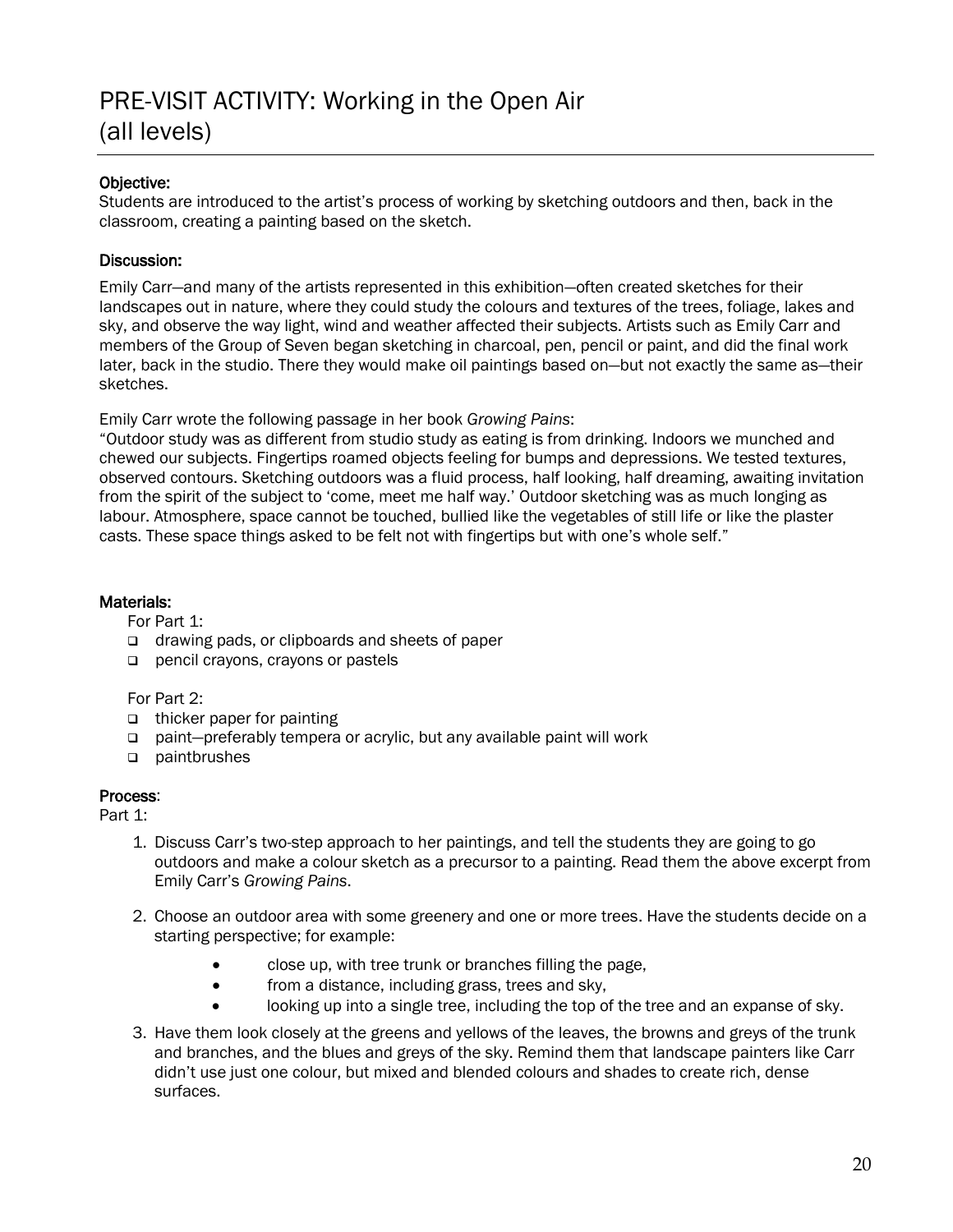4. Have the students make a few colour sketches from different perspectives or angles, from close up and far away. Encourage them to fill the page with quick detail—broad strokes of colours, lines and shapes that include all the elements in their line of vision.

#### Part 2:

- 1. Back in the classroom, within a week after making the sketches, have the students look at their sketches and choose the one they would most like to make a painting from. What parts of their sketch do they want to leave in? What parts would they like to change? Does the composition feel balanced, or are there some areas they would like to add something to or remove something from? Would they like to combine elements from two drawings?
- 2. Have the students set up workspaces at their tables, where they can see their sketches and have access to paper, paint and brushes.
- 3. Have them paint their landscapes, encouraging them to fill the page, layering on and blending colours as they work.

#### Conclusion:

- Display the students' work: painting alongside sketch.
- Have them look at the work and talk about the similarities and differences in materials, locations, colours and composition.
- Discuss the process, how easy or hard it was to create the work, the differences between making the sketch and creating the painting.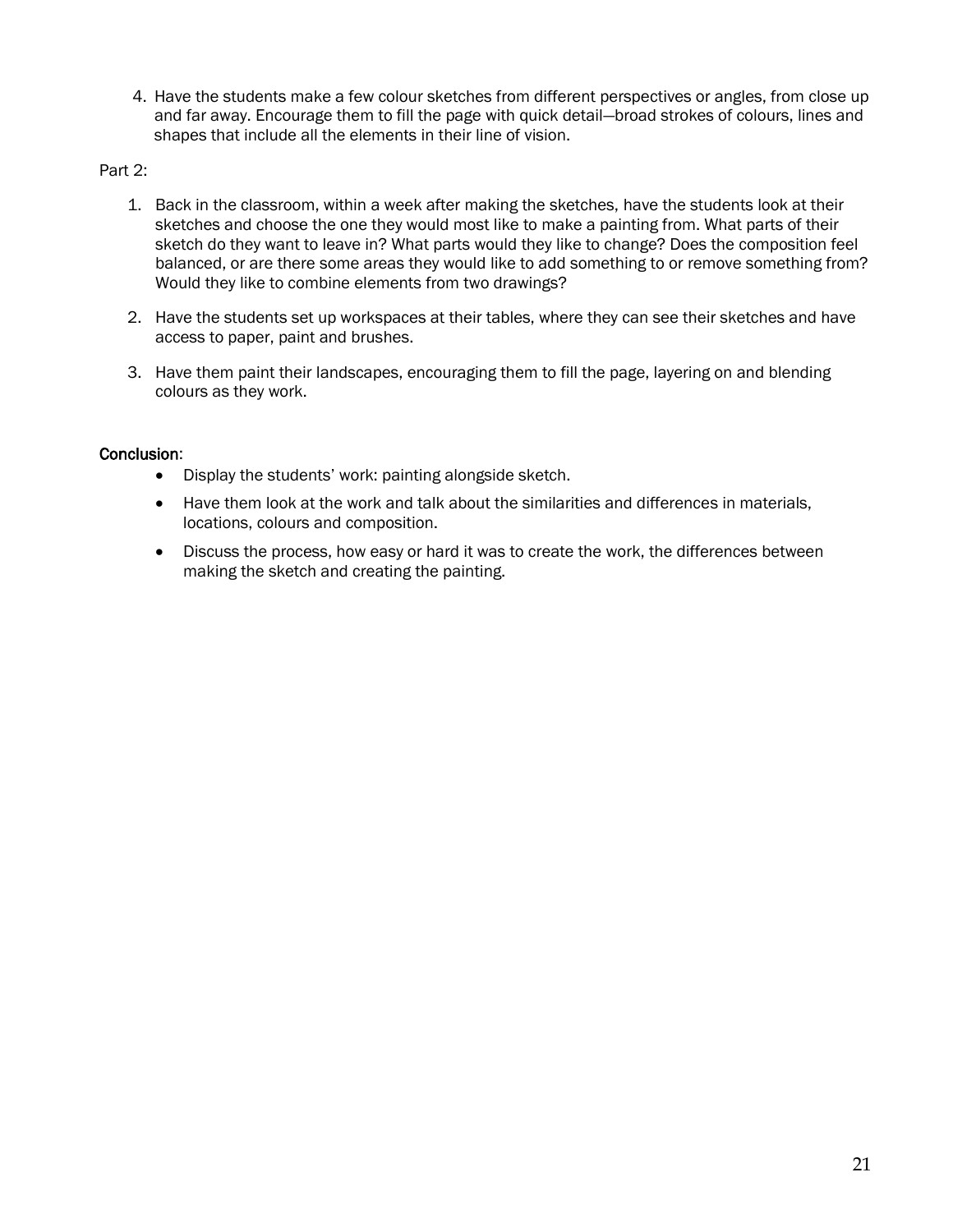### PRE-VISIT ACTIVITY: Curator's Choice (all grades)

#### Objective:

Students choose an artwork and a personal object and present their collection to the class.

#### Background:

It is the curator's job to choose, arrange and display the artwork in a gallery exhibition. In this exhibition, the curator, Ian Thom, presents a personal selection of works that, in his view, play an important role in the gallery's collection. This perspective influences and focuses our looking and understanding of the exhibition as a whole. The subsequent meanings that arise are not inherent in the artwork. Points of connection created by the curator give rise to new meanings and interpretations. In this classroom activity, students consider such consciously created connections and further their understanding of the curator's role in creating meaning.

#### Materials:

- images of artworks from books or the Internet
- □ large sheets of paper, markers

#### Process:

- 1. Have each student find an image of an artwork they like, from books, the Internet, the classroom or home. Have them make a copy of it and bring it to class.
- 2. Have the students choose an object or artwork that they have made in the past.
- 3. On a large sheet of paper, have each student draw two large overlapping circles—essentially a Venn diagram.
- 4. Have them write the title of the first artwork in the centre of one circle, and the title of their own work in the second circle.
- 5. Ask students to write words and/or sentences, make notes or draw diagrams in each circle, to describe, explain, interpret or respond to each work. In the overlapping area, have them note similarities or points of connection between the two works.
- 6. Along with the representations of both their chosen artworks, have each student interpret and explain their diagram to the class, focusing on the connections, intersections and new meanings that arise by connecting and comparing the two artworks.

#### Conclusion:

Questions for discussion:

- Did students learn new things about each piece by considering the second work?
- What new and unexpected connections emerged? Was anything particularly surprising?
- If students could curate an exhibition of some of these works, how would they choose which ones, based on connecting themes and ideas?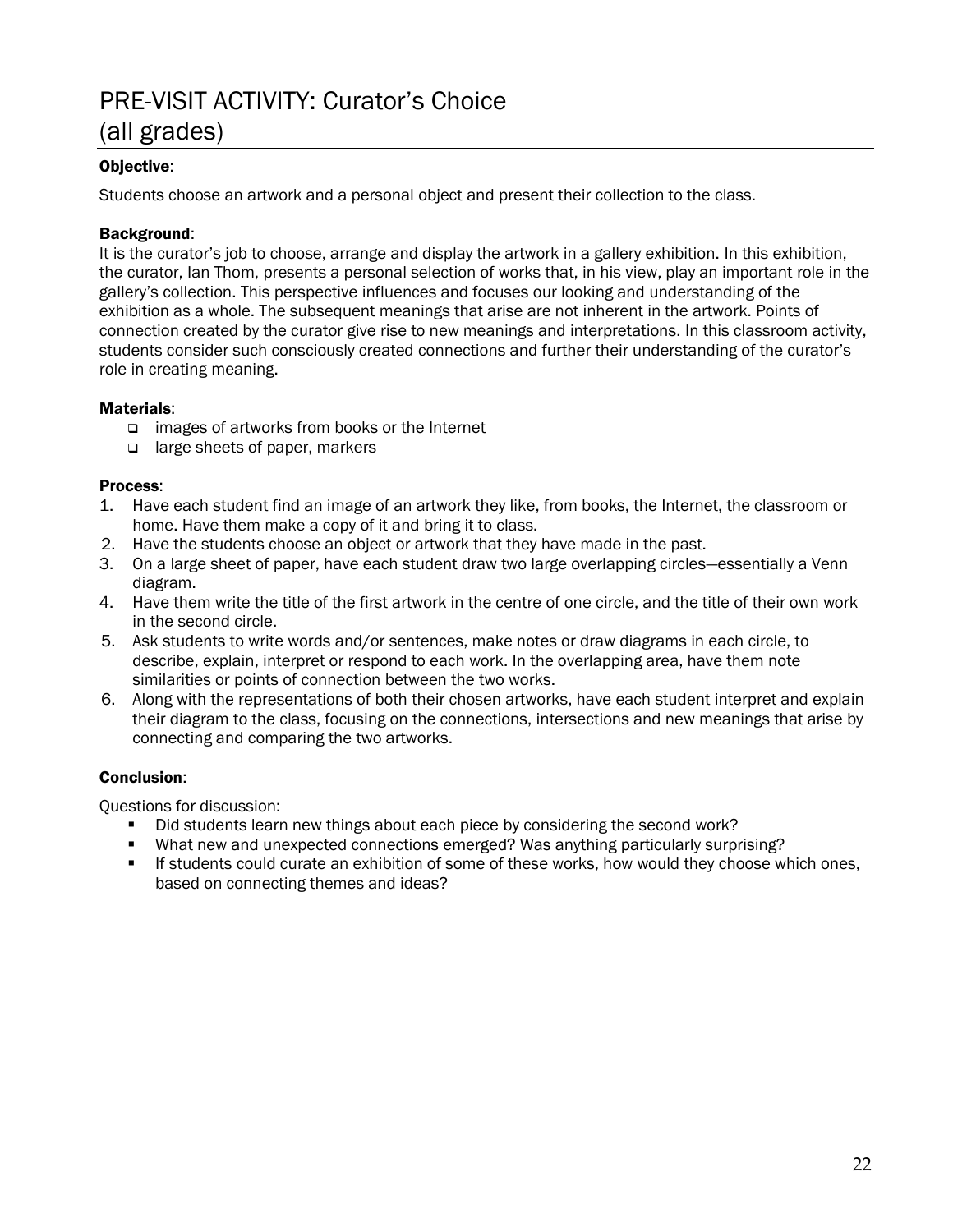abstract/abstraction: a style of art that can be thought of in two ways:

- a) the artist begins with a recognizable subject and alters, distorts, manipulates or simplifies elements of it;
- b) the artist creates purely abstract forms that are unrecognizable and have no direct reference to external reality (also called non-representational art).

contemporary: art of today, produced in the second half of the 20th century or in the 21st century, often challenging traditional boundaries of materials, methods, accepted art forms and concepts. Contemporary artists use a limitless range of materials and ideas to reflect, explore and comment on the world around them.

curator: the person who is responsible for an exhibition—including selecting and displaying works, writing labels and organizing support materials.

First Nations: Indigenous people of Canada other than Inuit and Métis people.

Group of Seven: a group of Toronto-centred Canadian painters devoted to landscape painting (especially of northern Ontario subjects) and the creation of a national style. The group was active from 1920 to 1933. In 1933 the name was changed to the Canadian Group of Painters.

Indigenous: having to do with the first inhabitants of Canada: First Nations, Inuit and Métis peoples. There are currently 634 recognized Indigenous governments or bands across Canada, roughly half of which are in Ontario and British Columbia.

installation: art that is created from a wide range of materials and installed in a specific environment designed to transform the perception of a space. An installation may be temporary or permanent, and may be constructed in exhibition spaces such as museums and galleries, as well as in public and private spaces.

landscape: a work of art in which the subject is a view of the exterior physical world. Traditionally, landscapes have been paintings or drawings depicting natural scenes and have often been concerned with light, space and setting.

Modern/Modernist: a historical period of art practice—from 1850 to 1970—during which approaches to art embraced new ideas in science, political thought and many other areas. The Modernists rejected the restrictions of past art traditions and stressed innovation over all other values.

performance art: a work in any of a variety of media that is performed before a live audience. The performance itself, rather than a specific object, constitutes the artwork. Documentation is an important aspect of how performance art circulates after the fact.

Pop art: a term first used in the late 1950s to refer to the work of artists who took both their art forms and their subjects from popular consumer culture. Using photography, printmaking and found objects, Pop artists brought the techniques and aesthetics of advertising, comic strips, movie stardom and product packaging to fine art, generating new modes of music, architecture, visual art, design, film and literature, and taking art out of the museum and into everyday life.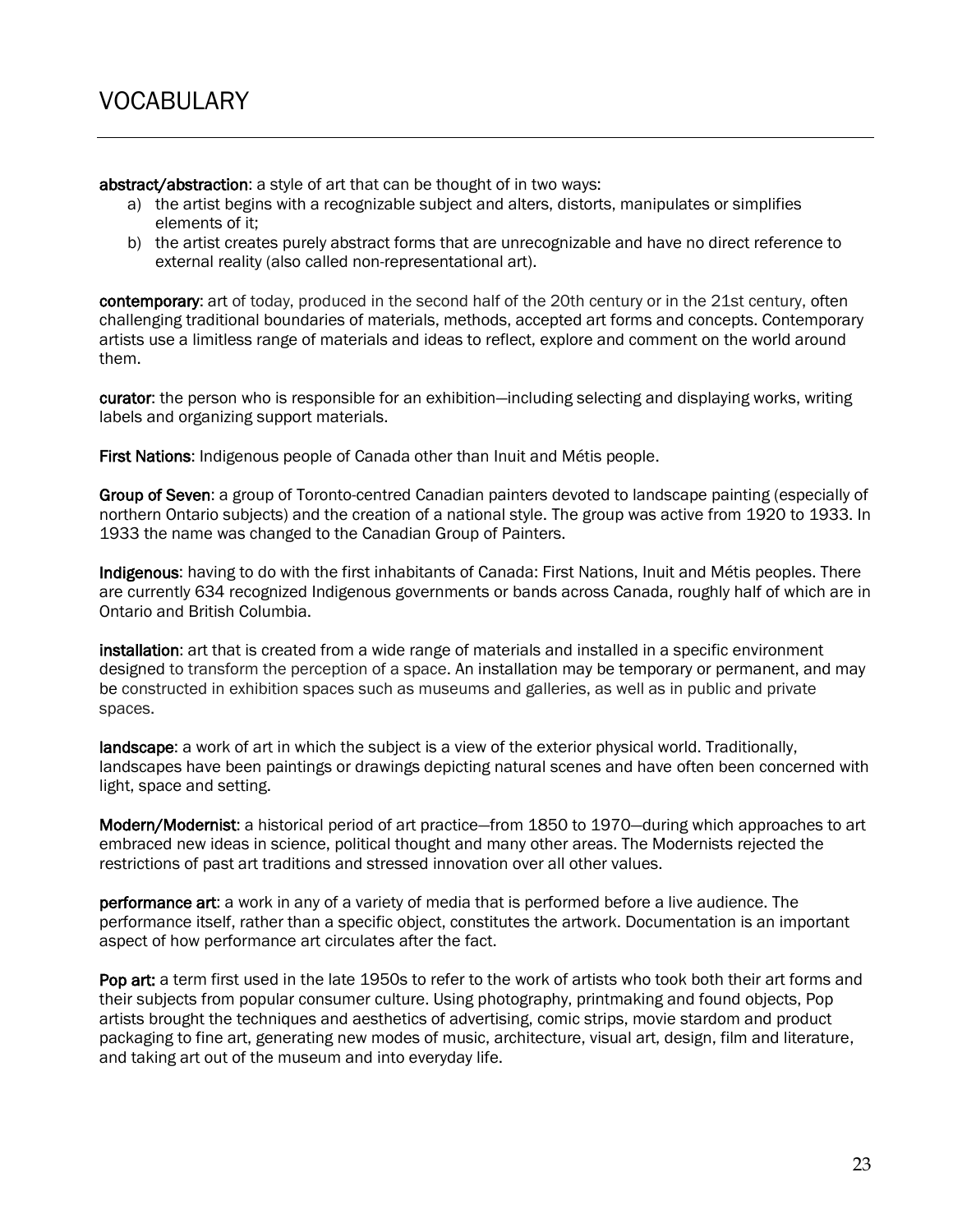### **RESOURCES**

Bennett, Bryan. *Discovering Canadian Art, Learning the Language*. North York ON: Prentice-Hall Canada, 1984.

Carr, Emily. *Beloved Land: The World of Emily Carr*. Vancouver: Douglas & McIntyre, 1996.

Hill, Lamoureux, Thom, et al. *Emily Carr: New Perspectives on a Canadian Icon*. Vancouver: Douglas & McIntyre/National Gallery of Canada/Vancouver Art Gallery, 2006.

Murray, Joan. *Canadian Art in the Twentieth Century*. Toronto: Dundurn Press, 1999.

Rhodes, Richard. *A First Book of Canadian Art.* Toronto: Owl Books, 2001.

Steltzer, Ulli, Aldona Jonaitis and Robert Davidson. *Eagle Transforming: The Art of Robert Davidson.*  Vancouver, BC: Douglas and McIntyre, 1994.

Thom, Ian. *Art BC: Masterworks from British Columbia*. Vancouver: Vancouver Art Gallery and Douglas & McIntyre, 2001.

Online: [www.canadianart.com](http://www.canadianart.com/) [www.gallery.ca/collection/artist/jock-macdonald](https://www.gallery.ca/collection/artist/jock-macdonald) [www.pinterest.com](http://www.pinterest.com/) [www.thecanadianencyclopedia.ca](http://www.thecanadianencyclopedia.ca/) www.vanartgallery.bc.ca [www.wikipedia.com](http://www.wikipedia.com/)